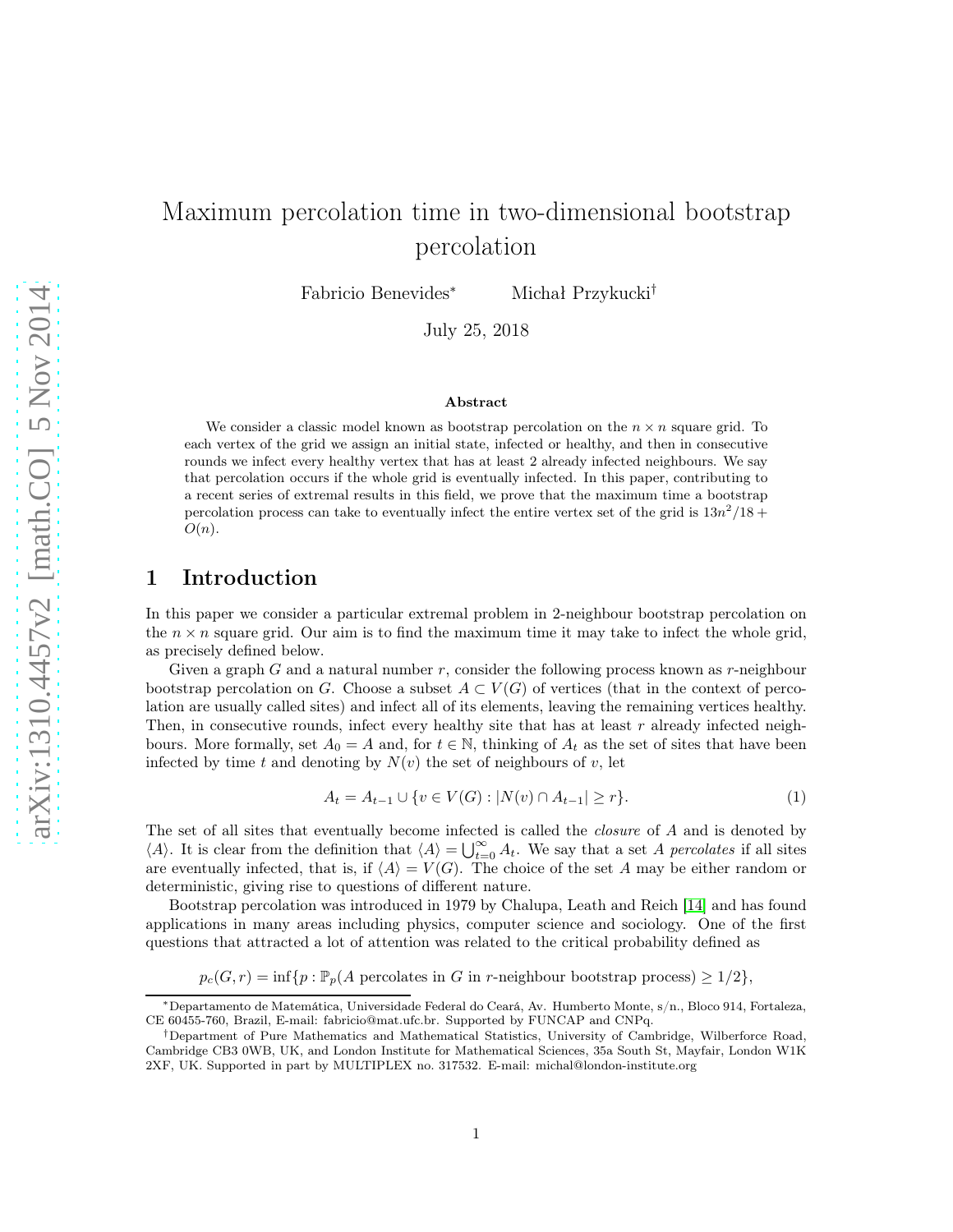where the elements of the set A are chosen independently at random with probability  $p$ . In the most classical and celebrated variant the graph G is the  $n \times n$  square grid, denoted by  $[n]^2$  (i.e., the set of sites is  $V(G) = \{(i, j) : 1 \le i, j \le n\}$  and two sites are adjacent if they are at  $l_1$  distance 1) and  $r = 2$ . Working in this setup Aizenman and Lebowitz [\[1\]](#page-26-1) showed that  $p_c([n]^2, 2) = \Theta\left(\frac{1}{\log n}\right)$ . Using much more sophisticated techniques Holroyd [\[17\]](#page-27-0) showed that  $p_c([n]^2, 2) = \frac{\pi^2}{18 \log n} + o\left(\frac{1}{\log n}\right)$ , and Gravner, Holroyd and Morris [\[16\]](#page-27-1) obtained bounds on the second order term. Cerf and Cirillo [\[12\]](#page-26-2) and Cerf and Manzo [\[13\]](#page-26-3) determined the critical probability for r-neighbour bootstrap percolation on  $[n]^d$  up to a constant factor, while recently Balogh, Bollobás, Duminil-Copin and Morris [\[3\]](#page-26-4) obtained the asymptotic value of  $p_c([n]^d, r)$  for all fixed values of d and r. More general models of bootstrap percolation were studied by Gravner and Griffeath [\[15\]](#page-27-2), Bollobás, Smith and Uzzell [\[10\]](#page-26-5) and Balister, Bollobás, Przykucki and Smith [\[2\]](#page-26-6).

Now, when the set A is chosen deterministically, various interesting extremal questions arise. The first observation one can make is now a folklore one: in the classic model, with  $G = [n]^2$ and  $r = 2$ , the smallest percolating sets have size exactly n. The size of the smallest percolating sets in other graphs and for other values of the infection threshold was studied by Pete [\[6\]](#page-26-7) and by Balogh, Bollobás, Morris and Riordan [\[5\]](#page-26-8). Answering a question posed by Bollobás, Morris [\[18\]](#page-27-3) gave bounds on the maximum size of a minimal percolating set for  $G = [n]^2$  and  $r = 2$ . A similar problem for 2-neighbour bootstrap percolation on a hypercube was fully answered by Riedl [\[20\]](#page-27-4) who also studied minimal percolating sets in finite trees [\[21\]](#page-27-5). In this paper we continue this recent trend and consider another extremal problem posed by Bollobás. We give an asymptotic value of the maximum time that any percolating subset of the set of vertices of  $G = [n]^2$  can take to percolate under 2-neighbour bootstrap percolation. The main result of this article is the following theorem.

# <span id="page-1-0"></span>**Theorem 1.** The maximum time of percolation on the  $n \times n$  square grid is  $\frac{13}{18}n^2 + O(n)$ .

An analogous question for a hypercube was recently answered by Przykucki [\[19\]](#page-27-6). In [\[8\]](#page-26-9), Benevides and Przykucki showed that, again for  $G = [n]^2$  and  $r = 2$ , when we restrict our attention to percolating sets of size  $n$  then the maximum percolation time is equal to the integer nearest to  $\frac{5n^2-2n}{8}$ . Together with Theorem [1](#page-1-0) this implies that, somewhat surprisingly, the slowest percolating sets do not have the minimum possible number of sites.

Benevides, Campos, Dourado, Sampaio and Silva [\[7\]](#page-26-10) considered the computational complexity of the question of finding maximum percolation time on general graphs. They proved that its associated decision problem is NP-complete. Questions related to percolation time have also been considered recently in the probabilistic setup by Bollobás, Holmgren, Smith and Uzzell [\[9\]](#page-26-11) and by Bollobás, Smith and Uzzell [\[11\]](#page-26-12).

The structure of this paper is as follows. In Section [2](#page-2-0) we introduce the basic notation and define  $M(k, \ell)$ , the function representing the maximum percolation time on the  $k \times \ell$  grid. In Section [3](#page-3-0) we define a particular family of percolating sets, prove the asymptotic formula for  $M(k, \ell)$  and show that our family contains sets that percolate in time  $M(k, \ell)$ . In Section [4](#page-14-0) we prove Theorem [1](#page-1-0) and finally in Section [5](#page-23-0) we show some results that follow from our work and state some open questions and conjectures.

#### 1.1 Relationship to earlier work

We acknowledge that some of the techniques used in [\[8\]](#page-26-9) are also applied here. However, the condition that  $|A| = n$  that was assumed in [\[8\]](#page-26-9) makes the question much easier to answer and greatly simplifies the proof. In the case of arbitrary percolating sets our simulations suggest that the maximum percolation time in  $[n]^2$  is obtained for sets of size  $23n/18 + O(1)$ , implying that these two questions are significantly different.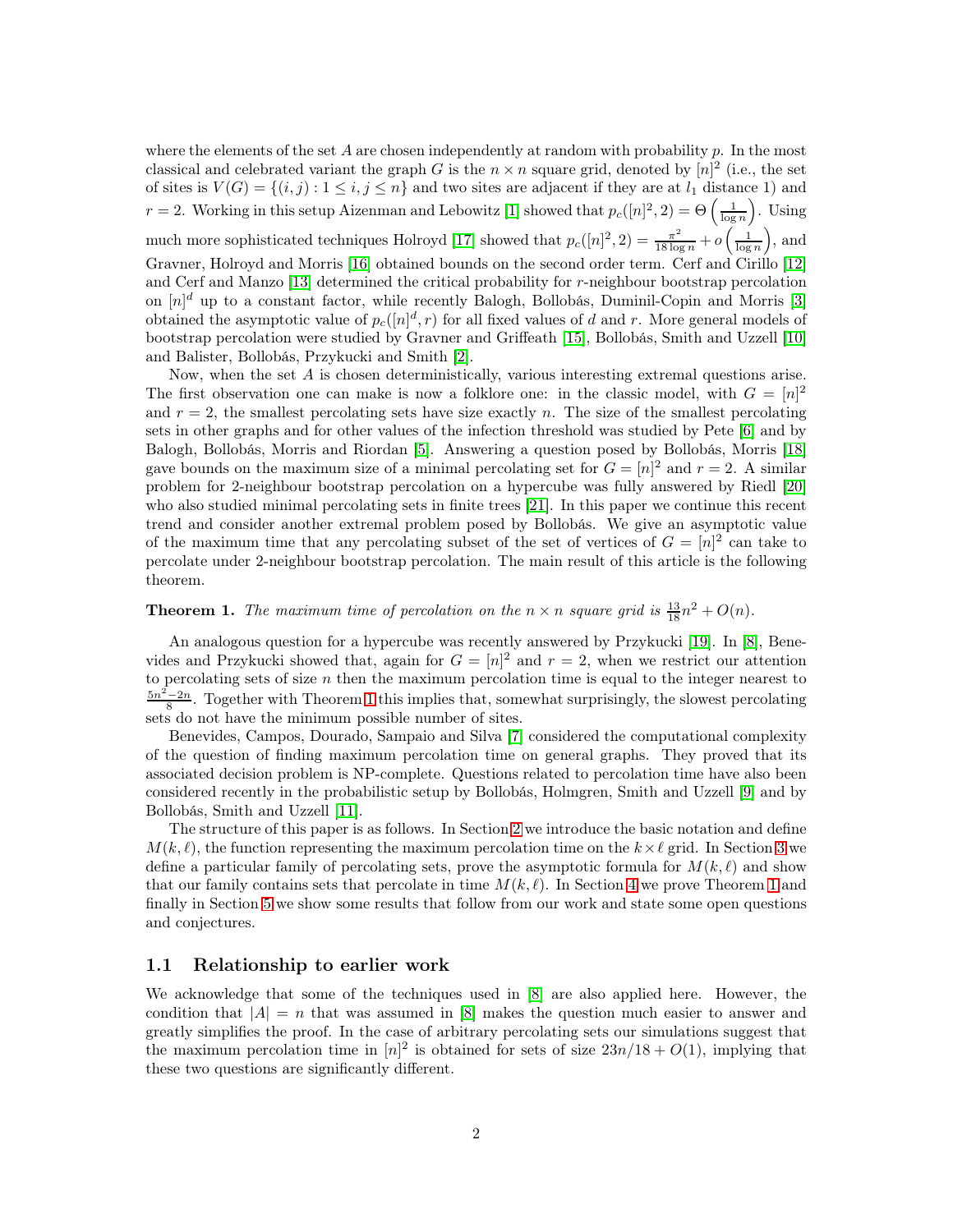Let us briefly outline here the additional complications that arise when we consider the problem for arbitrary percolating sets. A reader not familiar with our previous article [\[8\]](#page-26-9) may skip the remainder of this section. Throughout this paper we shall also explicitly point out the new key ideas in our proofs.

First, the condition  $|A| = n$  imposes very strong limitations on the rectangles R' and R'' when we apply Proposition [3.](#page-2-1) The lack of these limitations makes the definition of  $(k, \ell)$ -perfect sets in Section [3](#page-3-0) much wider than the definition of  $(k, \ell)$ -good sets in [\[8\]](#page-26-9). Consequently, in the proof of the lower bound on  $M(k, \ell)$  in Theorem [6](#page-7-0) we need to take into the account four constructions of percolating sets that could not occur when  $|A| = n$ . More importantly, in the proof of the upper bound in Theorem [6](#page-7-0) we need to consider three additional situations, namely Condition [D,](#page-9-0) [E](#page-10-0) and most crucially [F,](#page-10-1) that could occur when we apply Proposition [3.](#page-2-1) The analysis of Condition [F](#page-10-1) is by far the most important ingredient of the proof of Theorem [6.](#page-7-0)

The first part of the proof of Theorem [1,](#page-1-0) which we give in Section [4,](#page-14-0) is a significant extension of the methods used in [\[8\]](#page-26-9). However, the most important element of the proof is the application of the fractional moves that are a new idea introduced in this paper. We explain the precise reasons behind the need to study this new concept in Section [4.](#page-14-0)

# <span id="page-2-0"></span>2 Notation and preliminary observations

We write  $\text{Rec}(k, \ell)$  to denote the set of all k by  $\ell$  rectangles in  $\mathbb{Z}^2$ , i.e., of all subsets of the integer lattice of the form  $\{a, a+1, \ldots, a+k-1\} \times \{b, b+1, \ldots, b+\ell-1\}$  for some  $a, b \in \mathbb{Z}$ . When we represent subsets of  $\mathbb{Z}^2$  graphically we depict  $(i, j) \in \mathbb{Z}^2$  as a unit square centred at  $(i, j)$ . We usually use shaded squares to mark infected sites.

The perimeter of a set  $A \subset \mathbb{Z}^2$  is the number of edges between A and  $\mathbb{Z}^2 \setminus A$  in the integer lattice graph. In our applications it will be more convenient to talk about  $\Phi(A)$ , the semi-perimeter of A, which is simply half of its perimeter. Thus, for  $R \in \text{Rec}(k, \ell)$  we have  $\Phi(R) = k + \ell$ .

When we talk about a *distance* between two sites in  $\mathbb{Z}^2$  we always mean the usual graph distance, i.e., the length of the shortest path between two vertices, that for sites  $(i_1, j_1), (i_2, j_2) \in \mathbb{Z}^2$  is equal to  $|i_1 - i_2| + |j_1 - j_2|$ . For two subsets A, B of  $\mathbb{Z}^2$  the distance between them, dist $(A, B)$ , is the minimum distance between a site in A and a site in B. Clearly,  $dist(A, B) = 0$  if and only if  $A \cap B \neq \emptyset$  and dist $(A, B) = 1$  if their intersection is empty but there is a site in A that is adjacent to a site in B. In our pictures two such sites correspond to unit squares that share an edge.

Now let us turn to 2-neighbour bootstrap percolation on the integer lattice. A rectangle  $R$  is said to be internally spanned by a set A of infected sites if  $\langle A \cap R \rangle = R$ . Let us observe that for any set A of initially infected sites we have  $\Phi(\langle A \rangle) \leq \Phi(A)$ . This is because whenever a new site becomes infected at least two edges are removed from the boundary of the infected set and at most two new edges are added to it. Also, every edge can transmit infection only once from a uniquely determined infected site to a uniquely determined healthy site. Thus the perimeter of the infected area cannot grow during the process. From this observation we have the following fact.

<span id="page-2-2"></span>**Fact 2.** Given  $R \in \text{Rec}(k, \ell)$ , if  $A \subset R$  internally spans R then  $|A| \geq \lceil \Phi(R)/2 \rceil = \lceil \frac{k+\ell}{2} \rceil$ . In particular, if  $n \in \mathbb{N}$  and  $A \subset [n]^2$  percolates, then  $|A| \geq n$ .

Another simple observation is that, for any set A of infected sites,  $\langle A \rangle$  is a union of rectangles such that any distinct two of them are at distance at least 3. This can be observed immediately as A is, indeed, a union of  $1 \times 1$  rectangles and any two rectangles at distance at most 2 internally span the minimal rectangle containing them both.

The next proposition from Holroyd [\[17\]](#page-27-0), giving us a deeper insight into the nature of percolating sets, shall be extremely useful in our further considerations.

<span id="page-2-1"></span>**Proposition 3.** Let  $R$  be a rectangle with area at least 2 internally spanned by a set  $A$ . Then there exist disjoint subsets  $A', A'' \subsetneq A$ , and subrectangles  $R', R'' \subsetneq R$  such that: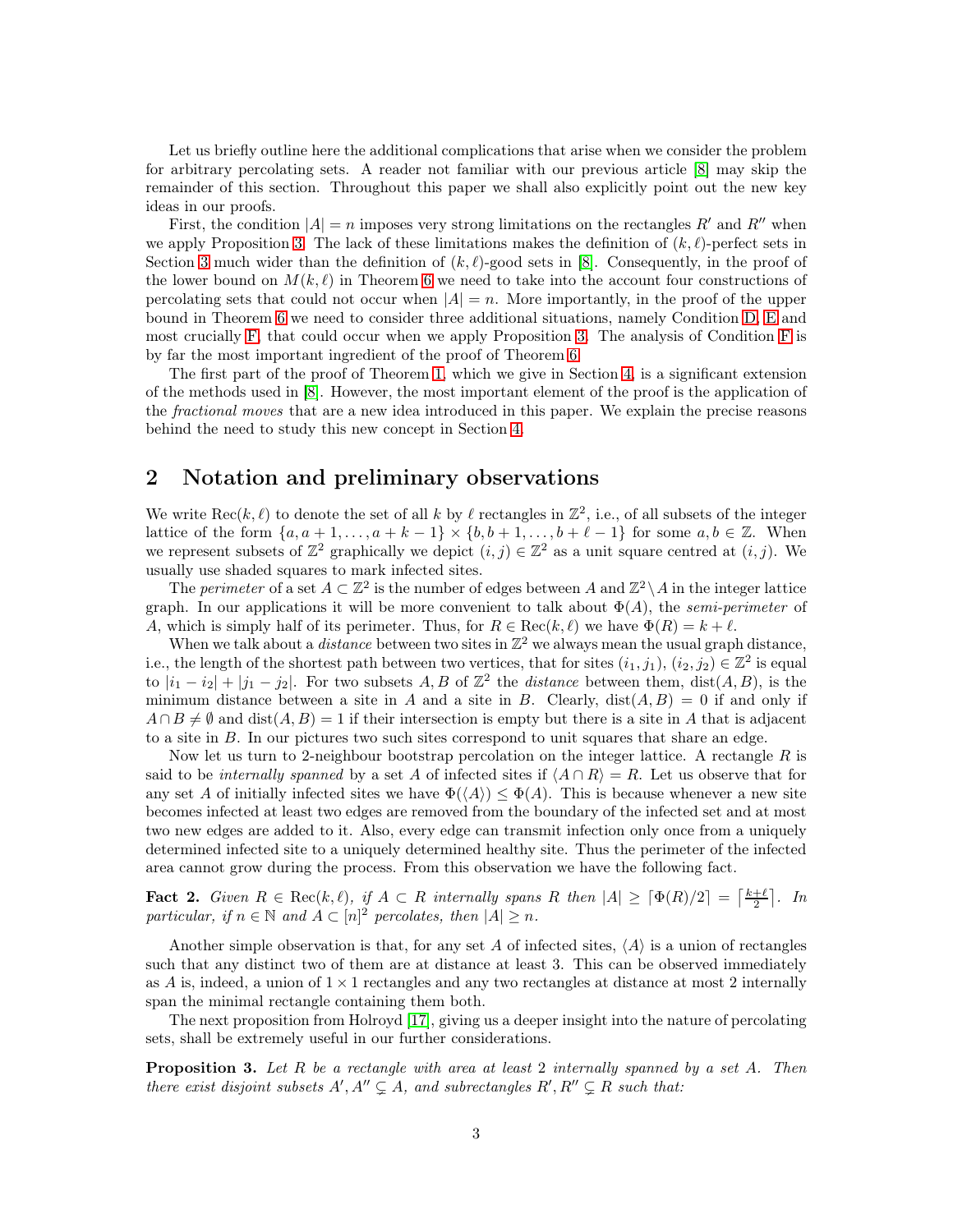- <span id="page-3-3"></span><span id="page-3-2"></span>1.  $\langle A' \rangle = R'$  and  $\langle A'' \rangle = R''$ , and
- 2.  $\langle R' \cup R'' \rangle = R$ ; in particular, dist $(R', R'') \leq 2$ .

In Proposition [3](#page-2-1) we cannot require  $R' \cap R'' = \emptyset$  (see Figure [1\)](#page-3-1). Also, the choices of A' and  $A''$  (and hence also of  $R'$  and  $R''$ ) are not necessarily unique. Furthermore, we note that given a set A some sites in  $R \setminus (R' \cup R'')$  may become infected in the process while some of  $R' \cup R''$  are still healthy. Finally, the disjointness of  $A'$  and  $A''$  is often a crucial ingredient when we try to answer probabilistic questions in bootstrap percolation. However, it will not be important for our purposes.



<span id="page-3-1"></span>Figure 1: An example where the overlapping rectangles  $R'$  and  $R''$  are uniquely determined by the initially infected sites.

Now let us define the notion of maximum percolation time precisely. For a graph G and a set A of initially infected sites we say that A takes time  $T$  to percolate (or "percolates in time  $T$ ") if  $\langle A \rangle = V(G)$  and T is the smallest number such that  $A_T = V(G)$ , where  $A_t$  is defined as in [\(1\)](#page-0-0). We shall also be interested in the infection time of particular sites  $v \in V(G)$ . Therefore let  $I_A(v)$ be the minimum T such that  $v \in A_T$  starting from  $A_0 = A$ . If starting from A the site v never becomes infected, i.e., if  $v \notin \langle A \rangle$ , then we set  $I_A(v) = \infty$ . Finally, we define

 $M(n) = \max\{T \in \mathbb{N} : \text{there exists a set } A \text{ percolating in time } T \text{ in } [n]^2\}.$ 

In this paper we determine the asymptotic formula for  $M(n)$  up to an  $O(n)$  additive error. We believe that a constant additive error or maybe even an exact formula could be found with similar techniques but with a much longer and tedious proof. We show that to infect  $[n]^2$  in the maximum possible time one should first infect some smaller rectangular grid, not necessarily a square one, in the maximum time. This motivates a definition of the maximum percolation time in rectangles. For any  $k, \ell \in \mathbb{N}$  let

 $M(k, \ell) = \max\{T \in \mathbb{N} : \text{there exists a set } A \text{ percolating in time } T \text{ in } [k] \times [\ell]\}.$ 

Note that clearly  $M(k, \ell) = M(\ell, k)$ . For a rectangle  $R \in \text{Rec}(k, \ell)$ , to simplify our notation, we shall often write  $M(R)$  instead of  $M(k, \ell)$ .

# <span id="page-3-0"></span>3 Slowly percolating sets

In this section we prove the recursive formula for  $M(k, \ell)$  in order to later prove the asymptotic formula for  $M(n)$ . Let us start by giving a trivial upper bound and a natural lower bound on  $M(n)$ . Since every percolating set in  $[n]^2$  contains at least n sites and for the infection to continue at every step we need to infect at least one new site, we have  $M(n) \leq n^2 - n$ . On the other hand,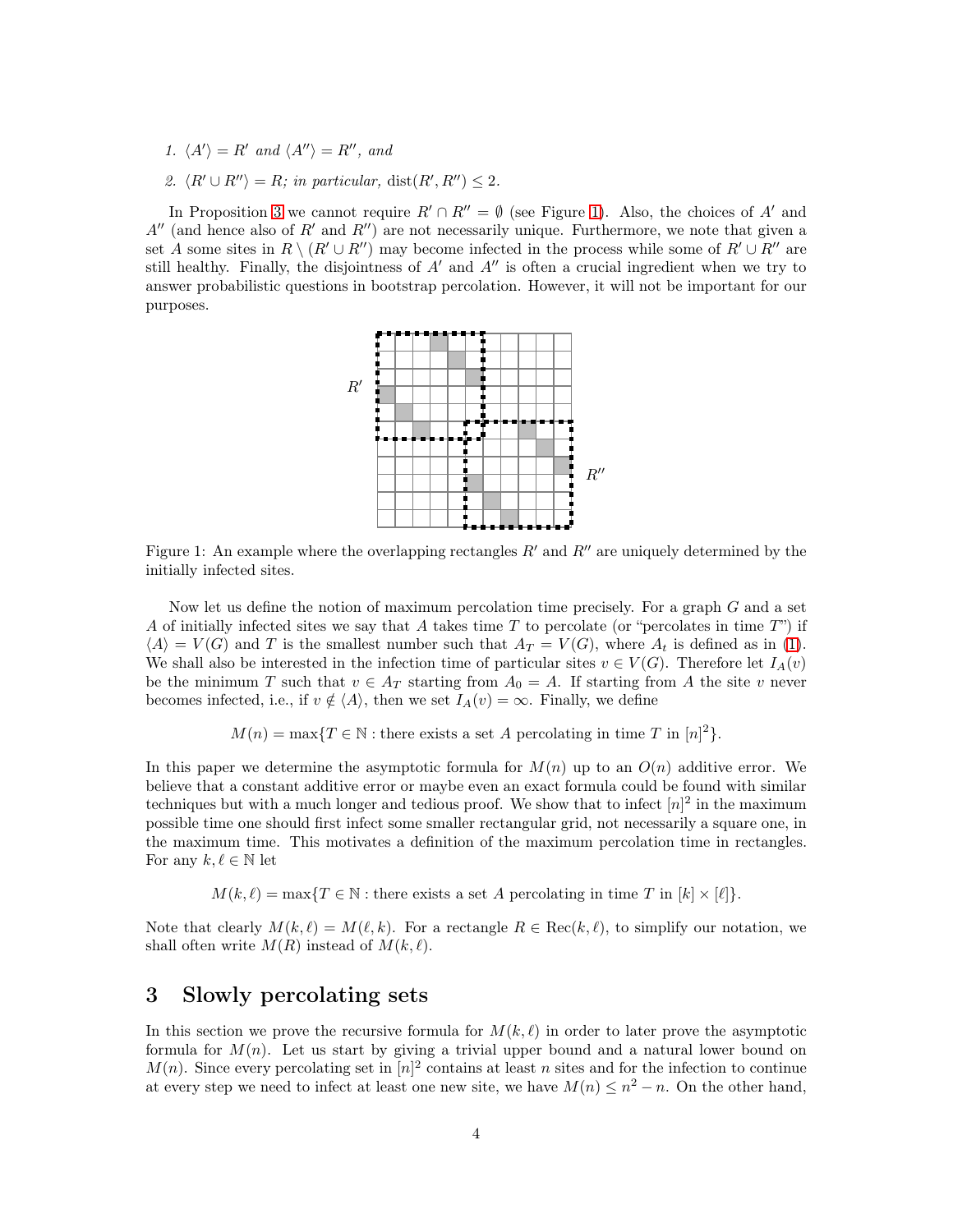the example shown in Figure [2](#page-4-0) for the  $[7]^2$  grid, generalizing in a self-explanatory way to  $[n]^2$ , shows that there exist initially infected sets of size linear in  $n$  for which at approximately half of the number of steps only one site becomes infected while the other steps, with the exception of the first one, yield infection of only two new sites. This clearly implies that  $M(n) \geq \frac{2n^2}{3} + O(n)$ . We will prove that for every *n* there is a set which percolates  $[n]^2$  in time  $M(n)$ , for which at every time step at most two new sites become infected, but the number of steps for which a single site becomes infected is significantly larger than in the example in Figure [2.](#page-4-0)

<span id="page-4-0"></span>Figure 2: An initial set giving a lower bound  $M(n) \ge \frac{2n^2}{3} + O(n)$ .

The outline of our proof is as follows. First we define a notion of a  $(k, \ell)$ -perfect set of initially infected sites. Next, we prove that the function  $M(k, \ell)$  satisfies a certain recursive relation. Simultaneously we show that  $(k, \ell)$ -perfect sets exist and that their percolation time satisfies the same relation as does the function  $M(k, \ell)$ . Although we do not find an exact solution to the recursion, we are able to find good lower and upper bounds on  $M(n)$ . For the lower bound we construct an explicit set of initially infected sites that is "almost"  $(n, n)$ -perfect. Finally, for the upper bound, we define a relaxed version of the infection process and for any  $(n, n)$ -perfect set A we build an appropriate instance of this new process; from this new instance we get an upper bound for the time that A takes to percolate. Most of the important ideas necessary to obtain an upper bound on  $M(n)$  are new and have not appeared in the previous works related to maximum percolation time.

The overall structure of this paper is similar to the one of [\[8\]](#page-26-9) where we defined the notion of  $(k, \ell)$ -good sets. However, even though it might not seem immediately obvious, the notion of a  $(k, \ell)$ -perfect set is not only a technical improvement over the  $(k, \ell)$ -good sets. The freedom arising from the ability to choose an arbitrary number of initially infected sites greatly increases the variety of percolating sets, forcing us to "beat" all of them when it comes to percolation time using sets that we have good control over. These shall be precisely our  $(k, \ell)$ -perfect sets.

Let us start introducing the  $(k, \ell)$ -perfect sets now. The idea is to look at sets of initially infected sites, say  $A$ , for which the infection process started from  $A$  can be described by a nested sequence of rectangles  $P_0 \subset P_1 \subset \ldots \subset P_r$ , such that for every  $0 \leq i \leq r$  the set  $A \cap P_i$ internally spans  $P_i$  in maximum time. We shall only consider sequences such that  $P_0$  is small and  $\Phi(P_{i-1}) + 2 \leq \Phi(P_i) \leq \Phi(P_{i-1}) + 3$ . That gives us seven possible values of the lengths of the sides of  $P_i$  given those of  $P_{i-1}$  (see Figures [3](#page-6-0) and [4\)](#page-6-1). We should note that it is far from obvious that such a set A exists. We prove this in Theorem [6](#page-7-0) by induction. In order to make this induction easier we add a few other technical conditions to the definition of a  $(k, \ell)$ -perfect set. Now let us define this notion precisely.

<span id="page-4-1"></span>**Definition 4.** Given  $k, \ell \in \mathbb{N}$  we say that a set A is  $(k, \ell)$ -perfect if the infection process starting from A can be described in the following way. There exists a nested sequence of rectangles  $P_0 \subset$  $P_1 \subset \ldots \subset P_r \in \text{Rec}(k, \ell)$  with  $P_i \in \text{Rec}(s_i, t_i)$  for every  $0 \leq i \leq r$ , satisfying the following properties:

<span id="page-4-2"></span>a. either  $s_0 \leq 2$  or  $t_0 \leq 2$  or  $s_0 = t_0 = 3$ ; and  $s_1, t_1 \geq 3$  with  $(s_1, t_1) \neq (3, 3)$ ,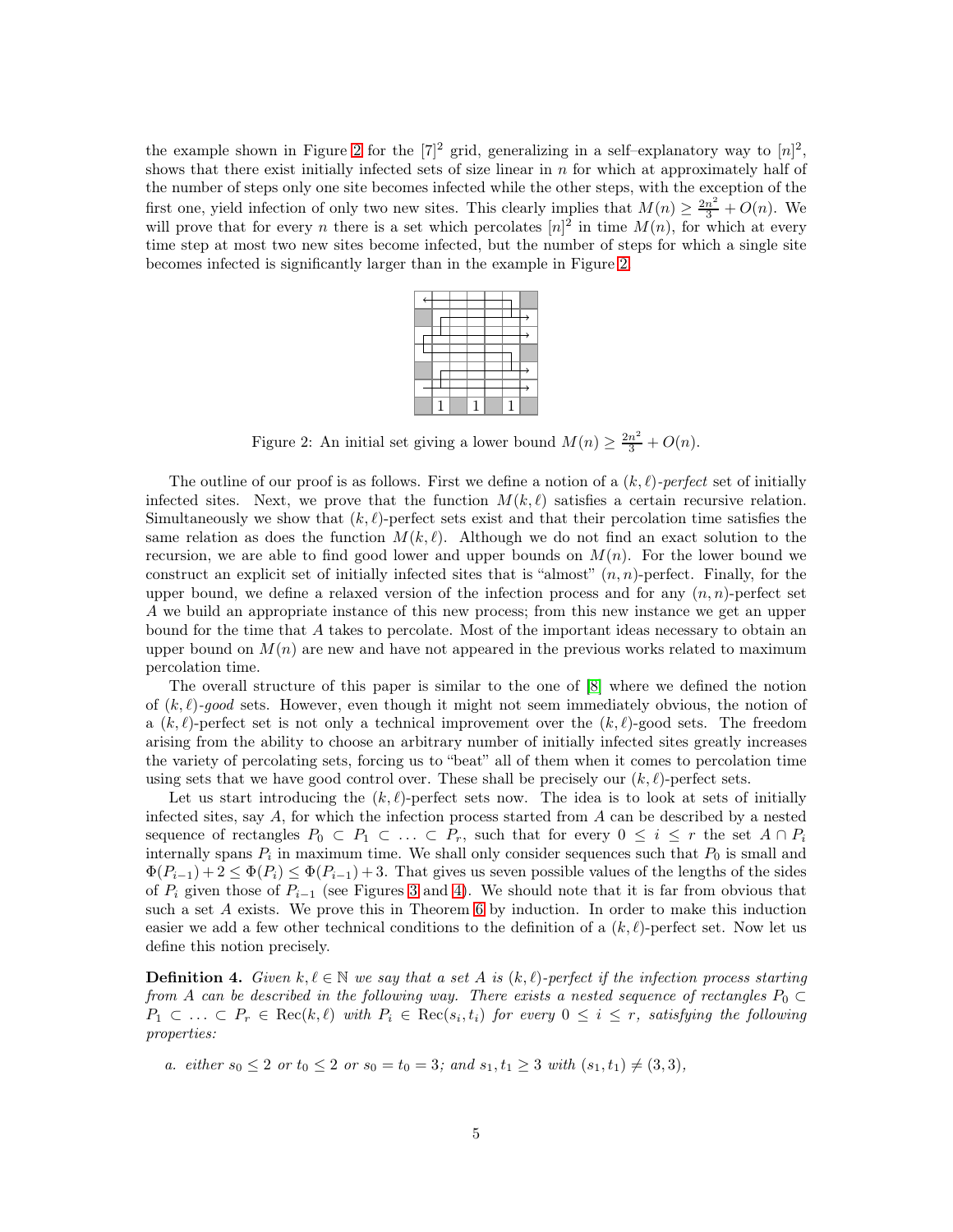b. for each  $1 \leq i \leq r$ ,

$$
P_i \in \text{Rec}(s_{i-1} + 1, t_{i-1} + 1) \cup \text{Rec}(s_{i-1} + 2, t_{i-1}) \cup \text{Rec}(s_{i-1}, t_{i-1} + 2)
$$
  

$$
\cup \text{Rec}(s_{i-1} + 2, t_{i-1} + 1) \cup \text{Rec}(s_{i-1} + 1, t_{i-1} + 2)
$$
  

$$
\cup \text{Rec}(s_{i-1}, t_{i-1} + 3) \cup \text{Rec}(s_{i-1} + 3, t_{i-1}),
$$

- <span id="page-5-0"></span>c. for every  $0 \le i \le r$ , the rectangle  $P_i$  is internally spanned by  $A \cap P_i$  in the maximum possible time, that is, in time  $M(P_i)$ ,
- d. for every  $0 \le i \le r$ , if  $P_i$  has no side of length 1 then among the sites becoming infected last in  $P_i$  there is at least one of its corner sites,
- e. for every  $1 \leq i \leq r$ , if

$$
P_i \in \text{Rec}(s_{i-1} + 1, t_{i-1} + 1) \cup \text{Rec}(s_{i-1}, t_{i-1} + 2) \cup \text{Rec}(s_{i-1} + 2, t_{i-1})
$$

then there exists a site  $v_{i-1} \in A$  such that  $P_{i-1} \cup \{v_{i-1}\}\$  internally spans  $P_i$  and  $v_{i-1}$  is at distance exactly 2 from one of the corner sites in  $P_{i-1}$  (one which becomes infected last in  $P_{i-1}$ , if there is such) and at distance at least 3 from any other site in  $P_{i-1}$  (see Figure [3\)](#page-6-0),

<span id="page-5-2"></span>f. for every  $1 \leq i \leq r$ , if

$$
P_i \in \text{Rec}(s_{i-1} + 2, t_{i-1} + 1) \cup \text{Rec}(s_{i-1} + 1, t_{i-1} + 2)
$$
  

$$
\cup \text{Rec}(s_{i-1}, t_{i-1} + 3) \cup \text{Rec}(s_{i-1} + 3, t_{i-1})
$$

then there exists a pair of sites  $v_{i-1}, w_{i-1} \in A$  such that  $P_{i-1} \cup \{v_{i-1}, w_{i-1}\}$  internally spans  $P_i$  and  $v_{i-1}$  is at distance exactly 2 from one of the corner sites in  $P_{i-1}$  (one which becomes infected last in  $P_{i-1}$ , if there is such) and at distance at least 3 from any other site in  $P_{i-1}$ , while  $w_{i-1}$  is at distance exactly 1 from one of the last corner sites to become infected in  $\langle P_{i-1} \cup \{v_{i-1}\}\rangle$  and at distance at least 2 from any other site in  $\langle P_{i-1} \cup \{v_{i-1}\}\rangle$ (see Figure [4\)](#page-6-1).

From condition [\(c\)](#page-5-0), taking  $i = r$ , it follows that any  $(k, \ell)$ -perfect set infects a rectangle in  $\text{Rec}(k, \ell)$  in time  $M(k, \ell)$ . In particular, any  $(n, n)$ -perfect set maximizes percolation time in  $[n]^2$ .

Given a  $(k, \ell)$ -perfect set and a sequence  $P_0 \subset P_1 \subset \ldots \subset P_r \in \text{Rec}(k, \ell)$  associated with it, for  $1 \leq i \leq r$  and  $1 \leq m \leq 7$ , we say that we use Move m at moment i (to construct  $P_i$  from  $P_{i-1}$ ) if  $P_i$  belongs to the m-th term of the following list:

- 1. Rec( $s_{i-1}$  + 1,  $t_{i-1}$  + 1),
- 2. Rec( $s_{i-1}$  + 2,  $t_{i-1}$ ),
- 3. Rec( $s_{i-1}, t_{i-1} + 2$ ),
- 4. Rec( $s_{i-1} + 2, t_{i-1} + 1$ ),
- 5. Rec( $s_{i-1}+1, t_{i-1}+2$ ),
- 6. Rec( $s_{i-1}, t_{i-1} + 3$ ),
- 7. Rec( $s_{i-1} + 3, t_{i-1}$ ).

In the next lemma we determine the value of  $M(k, 2)$  and give an example of a  $(k, 2)$ -perfect set for each natural k.

<span id="page-5-1"></span>**Lemma 5.** For any natural number k we have  $M(k, 2) = \frac{3(k-1)}{2}$  $\frac{(n-1)}{2}$ . Furthermore, there is a  $(k, 2)$ -perfect set  $A^0(k, 2)$  that percolates  $[k] \times [2]$  in time  $M(k, 2)$ .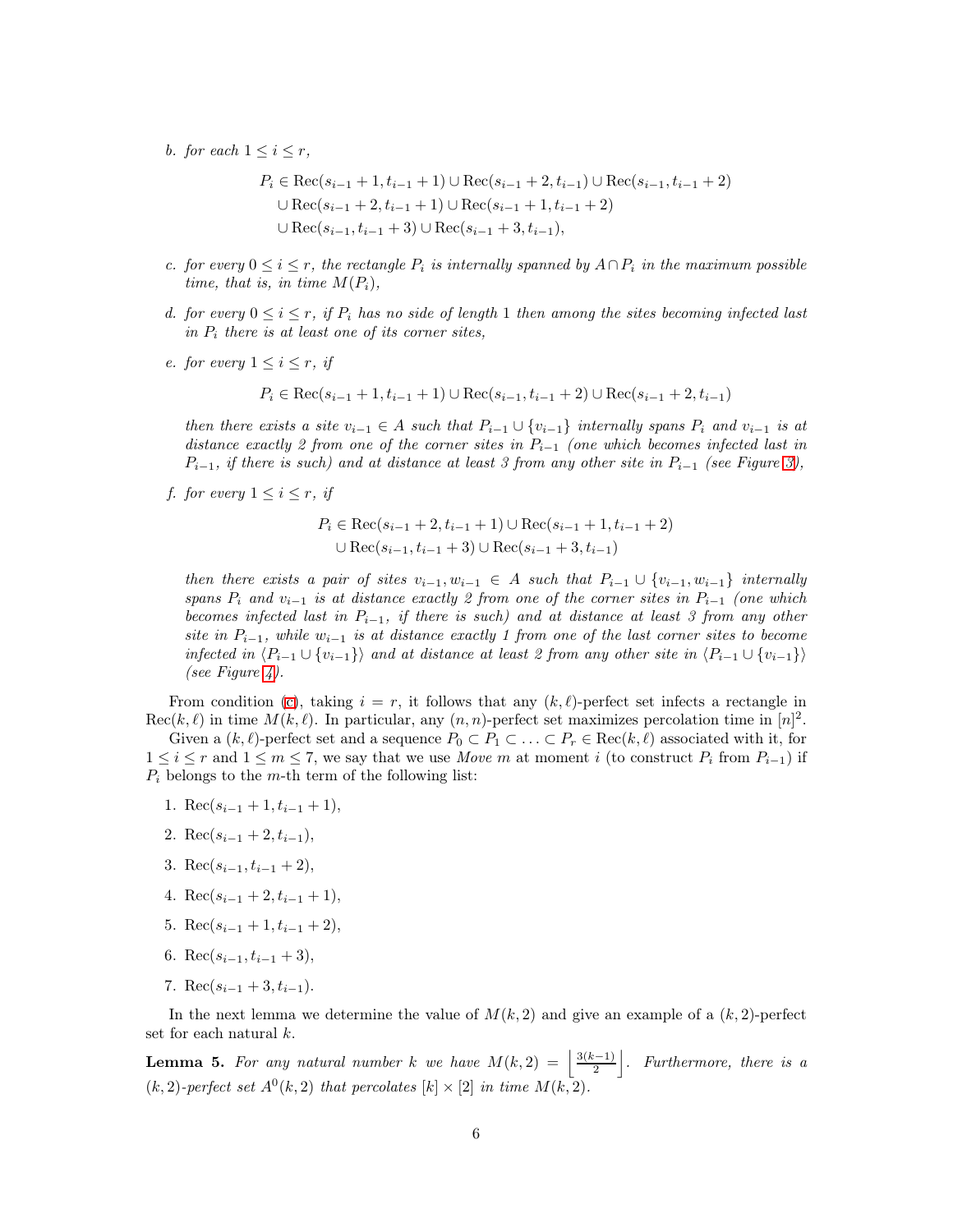

Figure 3: Move 1 and 2 (Move 3 is obtained by rotating the picture of Move 2 by 90 degrees).

<span id="page-6-0"></span>

<span id="page-6-1"></span>Figure 4: Move 5 and 7 (Move 4 and 6 are obtained by rotating the above figures by 90 degrees).

*Proof.* First let us consider the case when k is even. Let  $A^0(k,2)$  to be the set of shaded sites in Figure [5.](#page-6-2) Clearly  $A^0(k,2)$  percolates  $[k] \times [2]$  in time  $\frac{3(k-1)}{2}$  $\left| \frac{(-1)}{2} \right| = (3k - 4)/2$ . Thus we have  $M(k, 2) \geq \left\lfloor \frac{3(k-1)}{2} \right\rfloor$  $\frac{k-1}{2}$  for any k even.



<span id="page-6-2"></span>Figure 5: A  $(k, 2)$ -perfect set achieving maximum percolation time on  $[k] \times [2]$  for k even.

Now we prove by induction on k that for any k even we have  $M(k, 2) \leq (3k - 4)/2$ . Clearly,  $M(2, 2) = 1$ . Assume that  $k > 4$  is even and that  $M(k-2, 2) = (3k-10)/2$ . Let A be any set that percolates  $[k] \times [2]$ . Since percolation time is at most the number of initially healthy sites, if  $|A| \ge k/2 + 2$  then it percolates in time at most  $2k - (k/2 + 2) = (3k - 4)/2$ . On the other hand, by Fact [2,](#page-2-2) we must have  $|A| \geq k/2 + 1$ . Therefore we may assume that the cardinality of A is exactly  $k/2 + 1$ .

Since A percolates, for all  $1 \leq i \leq k/2$ , any  $2 \times 2$  square of the form  $\{2i-1, 2i\} \times \{1, 2\}$ contains at least one site of A. Hence only one of these squares contains two sites of A. Therefore, either  $\{1,2\} \times \{1,2\}$  or  $\{k-1,k\} \times \{1,2\}$  contains exactly one such site. Assume without loss of generality that the latter holds. As A percolates, either  $(k, 1)$  or  $(k, 2)$  must be an initially infected site. Again without loss of generality we may assume that the latter holds. In this setting it is trivial to check that  $A \setminus \{(k, 2)\}\$  internally spans  $[k - 2] \times [2]$ . Therefore A takes time at most  $M(k-2,2)+3=(3k-4)/2$  to percolate. It is also trivial to check that the sequence consisting of only one rectangle, say  $P_0 = [k] \times [2]$ , satisfies the conditions in Definition [4.](#page-4-1)

For  $k$  odd, the set in Figure [6](#page-7-1) has the minimum cardinality necessary for a set to percolate  $[k] \times [2]$  and at each time step causes infection of only one site. Therefore it percolates in the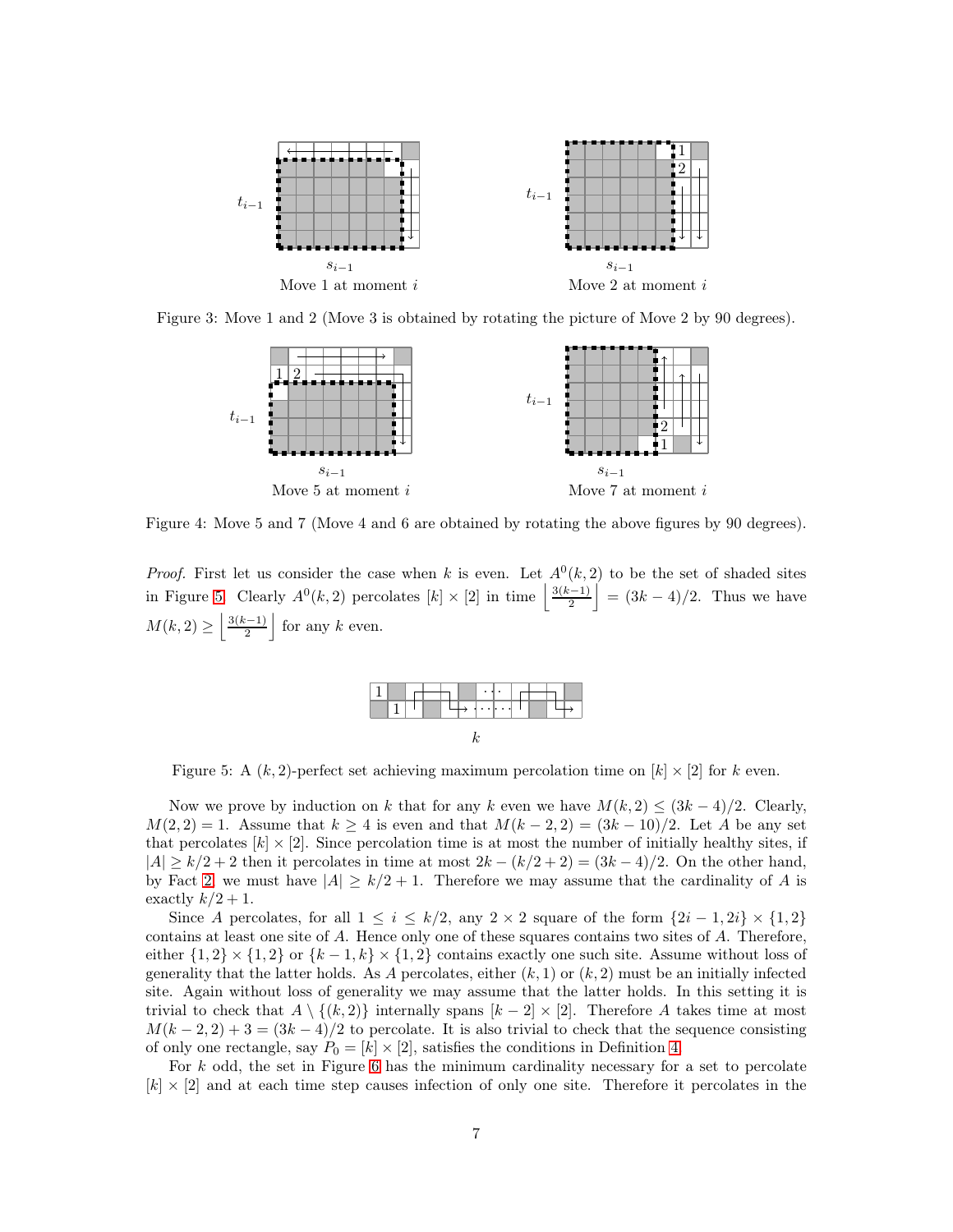maximum time that is indeed  $\frac{3(k-1)}{2}$  $\frac{(-1)}{2}$ . It is an immediate observation that it satisfies all conditions of a  $(k, 2)$ -perfect set. 囗



<span id="page-7-1"></span>Figure 6: A  $(k, 2)$ -perfect set achieving maximum percolation time on  $[k] \times [2]$  for k odd.

In the next theorem we state the recursive formula for  $M(k, \ell)$ . We should keep in mind the description of  $(k, \ell)$ -perfect initially infected sets because the proof of the theorem is built on the proof of existence and a construction of such sets. Since  $M(k, \ell) = M(\ell, k)$ , we shall omit some cases where  $k < \ell$ .

<span id="page-7-0"></span>**Theorem 6.** We have  $M(1,1) = M(2,1) = 0$ ;  $M(k,1) = 1$  for all  $k \geq 3$ ;  $M(k,2) = \frac{3(k-1)}{2}$  $\frac{(-1)}{2}$  ; and  $M(3,3) = 4$ . For  $k, \ell \geq 3$  such that  $(k, \ell) \neq (3,3)$ , we have

<span id="page-7-2"></span>
$$
M(k, \ell) = \max \begin{cases} M(k-1, \ell-1) + \max\{k, \ell\} - 1, \\ M(k-2, \ell) + \ell + 1, \\ M(k, \ell-2) + k + 1, \\ M(k-2, \ell-1) + k + \ell - 2, \\ M(k-1, \ell-2) + k + \ell - 2, \\ M(k, \ell-3) + 2k - 1, \\ M(k-3, \ell) + 2\ell - 1, \end{cases} (2)
$$

where we assume  $M(k, 0) = M(0, \ell) = -\infty$ . Furthermore, for any  $k, \ell > 0$  there exists a  $(k, \ell)$ perfect set.

*Proof.* We prove Theorem [6](#page-7-0) by induction on  $k + \ell$ . A small case analysis immediately gives the result for  $\ell = 1$  and for  $(k, \ell) = (3, 3)$ . For  $\ell = 2$  we use Lemma [5.](#page-5-1) Note that in all these cases there exist  $(k, \ell)$ -perfect initial sets for which, in Definition [4](#page-4-1) (of  $(k, \ell)$ -perfect sets), we have  $r = 0$ .

Now, assume that we are given  $k, \ell \geq 3$  such that  $(k, \ell) \neq (3, 3)$ . Our induction hypothesis is that for any  $k', \ell' \geq 1$  such that  $k' + \ell' < k + \ell$  there exists a  $(k', \ell')$ -perfect set  $A^M(k', \ell')$ that percolates in time  $M(k', \ell')$ , as in the statement of Theorem [6.](#page-7-0) We continue the proof as follows. First, we show that  $M(k, \ell)$  is at least the right-hand-side of equation [\(2\)](#page-7-2). We do this by presenting seven constructions of sets percolating the  $[k] \times [l]$  grid in times corresponding to the terms on the right-hand-side of [\(2\)](#page-7-2). We use our induction hypothesis to estimate the percolation times of our constructions and to observe that these constructions are "nearly"  $(k, \ell)$ -perfect, i.e., that they satisfy all properties of  $(k, \ell)$ -perfect sets apart from, possibly, infecting a  $[k] \times [\ell]$  grid in time  $M(k, \ell)$ .

We then move on to bounding  $M(k, \ell)$  from above. Given any set A percolating  $[k] \times [\ell]$  we use Proposition [3](#page-2-1) to show that A must satisfy one of the six particular Conditions that impose upper bounds on the time that A takes to percolate. We analyse these Conditions one by one, with the last one of them (i.e., with Condition [F\)](#page-10-1) requiring the most detailed analysis, and deduce that the right-hand-side of [\(2\)](#page-7-2) is an upper bound on  $M(k, \ell)$ . This implies that  $M(k, \ell)$  indeed satisfies equation [\(2\)](#page-7-2) and that  $(k, \ell)$ -perfect sets exist for all values of k and  $\ell$ .

Let  $W(k, \ell)$  denote the right-hand-side of equation [\(2\)](#page-7-2). With this notation, we want to show that  $M(k, \ell) = W(k, \ell)$ . We shall first prove that

<span id="page-7-3"></span>
$$
M(k,\ell) \ge W(k,\ell). \tag{3}
$$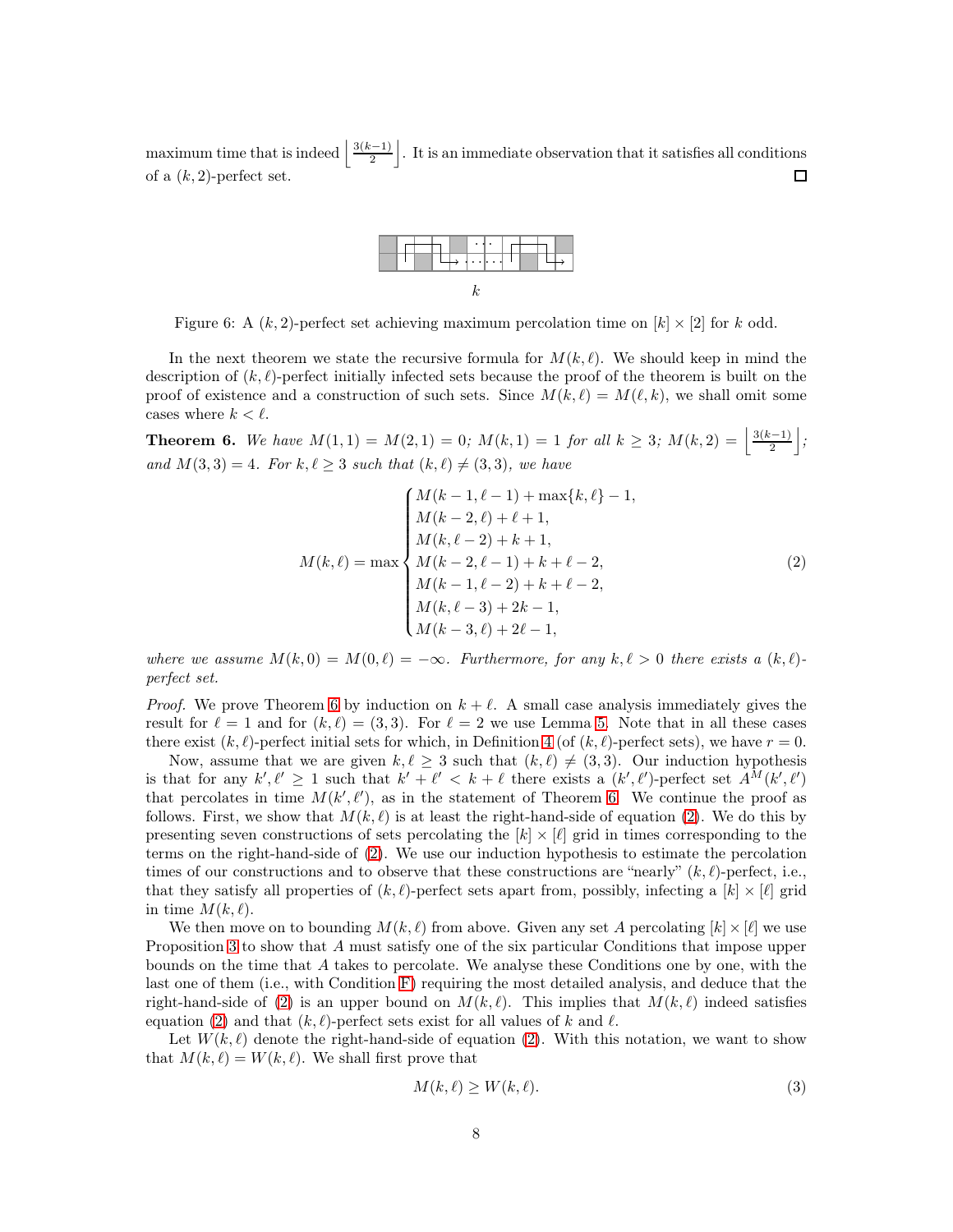Assume without loss of generality that  $k \geq 4$ . Recall that for  $k', \ell' \geq 2$  by the definition of  $(k', \ell')$ -perfect sets we may assume that one of the corners of the rectangle spanned by  $A^M(k', \ell')$ becomes infected at time  $M(k', \ell')$ . Now, consider the following seven ways of infecting  $[k] \times [\ell]$ (see again Figures [3](#page-6-0) and [4\)](#page-6-1), some of which we define only for slightly larger values of k and  $\ell$ .

- 1. Let  $\langle A^M(k-1,\ell-1)\rangle = [k-1] \times [\ell-1]$ . Since  $k-1,\ell-1 \geq 2$  we may assume that  $(k-1, \ell-1)$  becomes infected at time  $M(k-1, \ell-1)$ . Let  $A^{(1)} = A^M(k-1, \ell-1) \cup \{(k, \ell)\}.$ Then  $A^{(1)}$  takes time  $M(k-1, \ell-1) + \max\{k, \ell\} - 1$  to percolate.
- 2. Let  $\langle A^M(k-2,\ell) \rangle = [k-2] \times [\ell]$ . Since  $k-2, \ell \geq 2$  we may assume that  $(k-2,\ell)$  becomes infected at time  $M(k-2,\ell)$ . Let  $A^{(2)} = A^M(k-2,\ell) \cup \{(k,\ell)\}\$ . Then  $A^{(2)}$  takes time  $M(k-2,\ell)+\ell+1$  to percolate.
- <span id="page-8-1"></span>3. For  $\ell \geq 4$  we have  $k, \ell - 2 \geq 2$ . Let  $\langle A^M(k, \ell - 2) \rangle = [k] \times [\ell - 2]$ . We may assume that  $(k, \ell - 2)$  becomes infected at time  $M(k, \ell - 2)$ . Let  $A^{(3)} = A^M(k, \ell - 2) \cup \{(k, \ell)\}\$ . Then  $A^{(3)}$  percolates in time  $M(k, \ell-2) + k + 1$ .
- 4. Let  $\langle A^M(k-2,\ell-1)\rangle = [k-2] \times [\ell-1]$ . Since  $k-2,\ell-1 \geq 2$  we may assume that  $(k-2,1)$ becomes infected at time  $M(k-2, \ell-1)$ . Let  $A^{(4)} = A^M(k-2, \ell-1) \cup \{(k, 1), (k, \ell)\}\.$  Then  $A^{(4)}$  takes time  $M(k-2, \ell-1)+k+\ell-2$  to percolate.
- <span id="page-8-2"></span>5. For  $\ell \geq 4$  we have  $k-1, \ell-2 \geq 2$ . Let  $\langle A^M(k-1,\ell-2) \rangle = [k-1] \times [\ell-2]$ . We may assume that  $(1, \ell - 2)$  becomes infected at time  $M(k - 1, \ell - 2)$ . Let  $A^{(5)} = A^M(k - 1, \ell - 1)$ 2) ∪ { $(1, l), (k, l)$ }. Then  $A^{(5)}$  takes time  $M(k-1, l-2) + k + l - 2$  to percolate.
- <span id="page-8-0"></span>6. For  $\ell \geq 5$  we have  $k, \ell - 3 \geq 2$ . Let  $\langle A^M(k, \ell - 3) \rangle = [k] \times [\ell - 3]$  and assume that  $(k, \ell - 3)$ becomes infected at time  $M(k, \ell-3)$ . Let  $A^{(6)} = A^M(k, \ell-3) \cup \{(k, \ell-1), (1, \ell)\}\.$  Then  $A^{(6)}$  percolates in time  $M(k, \ell-3)+2k-1$ .
- <span id="page-8-3"></span>7. For  $k \geq 5$  an analogous construction to case [\(6\)](#page-8-0) with a  $(k-3, \ell)$ -perfect set  $A^M(k-3, \ell)$ spanning  $[k-3] \times [\ell]$  in time  $M(k-3,\ell)$ . Taking  $A^{(7)} = A^M(k-3,\ell) \cup \{(k-1,\ell),(k,1)\}$ we obtain a set spanning  $[k] \times [l]$  in time  $M(k-3, l) + 2l - 1$ .

The above constructions show that inequality [\(3\)](#page-7-3) holds when  $k, \ell \geq 5$ . We now check that inequality [\(3\)](#page-7-3) also holds for the small values of k and  $\ell$  for which some of these constructions cannot be applied. Constructions [\(3\)](#page-8-1) and [\(5\)](#page-8-2) do not apply when  $\ell = 3$  because we cannot ask for one of the corners of the smaller rectangles to become infected respectively at times  $M(k, \ell-2) = 1$ and  $M(k-1, \ell-2) = 1$ . However, since  $k \geq 4$ , in these cases we have  $M(k, \ell-2) + k+1 = k+2$  and  $M(k-1, \ell-2) + k + \ell - 2 = k+2$  that is at most  $M(k-1, \ell-1) + k-1 = \frac{3(k-2)}{2}$  $\frac{(-2)}{2}$  + k - 1 ≥ k + 2.

Construction [\(6\)](#page-8-0) does not apply for  $\ell = 4$  since then we again cannot ask for one of the corners of  $[k] \times [\ell-3]$  to become infected at time  $M(k, \ell-3) = 1$ . However, for  $\ell = 4$  we have  $M(k, \ell-3)+2k-1=2k$  that is less than  $M(k, \ell-2)+k+1=\frac{3(k-1)}{2}$  $\left\lfloor\frac{n-1}{2}\right\rfloor + k+1 \geq \left\lfloor\frac{2k+1}{2}\right\rfloor + k+1 =$  $2k + 1$ . Analogously we deal with the fact that construction  $(\bar{7})$  does not apply for  $k = 4$ . Thus the lower bound on  $M(k, \ell)$  is proved.

For each of the sets  $A^{(j)}$  constructed above, among the sites of  $\langle A^{(j)} \rangle$  that become infected last there is a corner of  $[k] \times [\ell]$ . Thus it is clear that all sets  $A^{(j)}$  satisfy properties [\(a\)](#page-4-2)-[\(f\)](#page-5-2) of  $(k, \ell)$ -perfect sets except for, possibly, property [\(c\)](#page-5-0). To finish the proof of Theorem [6](#page-7-0) we only need to prove the upper bound on  $M(k, \ell)$  analogous to inequality [\(3\)](#page-7-3). This will imply that at least one of the sets  $A^{(j)}$  percolates in time  $M(k, \ell)$  and therefore is  $(k, \ell)$ -perfect.

Hence, it remains to show that the right-hand-side of equation [\(2\)](#page-7-2) is also an upper bound on  $M(k, \ell)$ , i.e., that

<span id="page-8-4"></span>
$$
M(k,\ell) \le W(k,\ell). \tag{4}
$$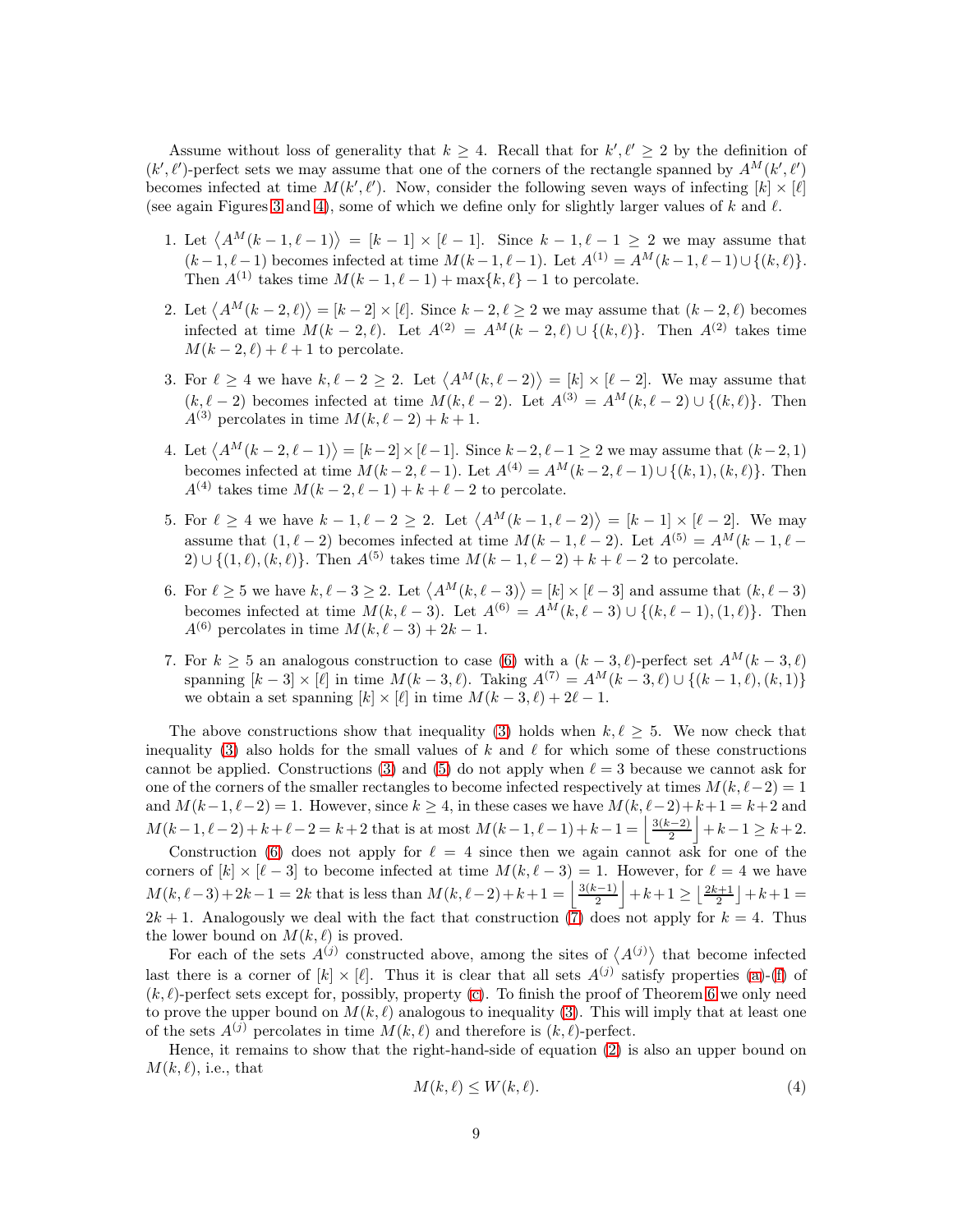Let A be any set that internally spans the rectangle  $R = [k] \times [\ell]$  in time  $M(k, \ell)$ . Consider sets A', A'' and rectangles R', R'' satisfying conditions [1](#page-3-2) and [2](#page-3-3) of Proposition [3.](#page-2-1) Define  $T(R', R'')$ to be the time it takes to grow from  $R' \cup R''$  to  $R = \langle R' \cup R'' \rangle$ , that is, the time needed to infect all sites in  $R \setminus (R' \cup R'')$  given that all sites in R' and R'' are infected and no site in  $R \setminus (R' \cup R'')$ is. Note that  $T(R', R'')$  is a simple function that depends only on the dimensions of R' and R'' and how they are positioned in  $R$  but not on the underlying set  $A$ . Let

$$
S(R', R'') = \max\{M(R'), M(R'')\} + T(R', R'').
$$

Notice that  $S(R', R'')$  also depends only on R' and R''. It is clearly seen that for any choice of  $A', A'' \subset A$  satisfying Proposition [3](#page-2-1) we have that  $S(R', R'')$  is an upper bound on the time that A takes to percolate. We shall prove that, in order for A to percolate in time  $M(k, \ell)$ , the rectangles  $R'$  and  $R''$  must be aligned according to (at least) one of the ways we describe below. In most cases a simple upper bound on  $S(R', R'')$  will yield that  $S(R', R'') \leq W(k, \ell)$  and consequently that  $M(k, \ell) \leq W(k, \ell)$ . However, in one particular case we might have  $S(R', R'') > W(k, \ell)$ . We will then need to be more careful and find an upper bound better than  $S(R', R'')$  for the time that A takes to percolate.

In the upcoming cases our technique of bounding  $S(R', R'')$  will require the following claim saying that under our induction hypothesis the maximum percolation time is strictly increasing in the size of the underlying grid.

<span id="page-9-1"></span>**Claim 7.** Let s, t be such that  $s + t < k + \ell$ . If  $s \ge 1$  and  $t \ge 2$  then  $M(s + 1, t) \ge M(s, t) + 1$ . Similarly, if  $s \geq 2$  and  $t \geq 1$  then  $M(s, t + 1) \geq M(s, t) + 1$ .

*Proof of Claim [7](#page-9-1).* Let  $s \ge 1$  and  $t \ge 2$ . For  $s = 1$ , the result is trivial (as  $M(2, 2) \ge 1$  and  $M(1, 2) = 0$  and, for  $t \ge 3$ ,  $M(2, t) \ge 3$  and  $M(1, t) = 1$ ). For  $s, t \ge 2$ , with  $s + t < k + \ell$ , by the induction hypothesis, we may assume that there exists a set  $A^M(s,t)$  which internally spans the rectangle  $[s] \times [t]$  in time  $M(s, t)$  and, without loss of generality, such that

$$
I_{A^{M}(s,t)}(s,t) = M(s,t) \ge 1.
$$

Note that we must have some  $1 \leq i \leq t-1$  such that  $(s, i) \in A^{M}(s, t)$ . Let  $i^*$  be the smallest such *i*. Let  $\tilde{A} = A^M(s, t) \cup \{(s + 1, i^*)\}$ . Clearly  $\langle \tilde{A} \rangle = [s + 1] \times [t]$  and for any  $j \in [t] \setminus \{i^*\}$  we have  $I_{\tilde{A}}(s+1,j) \geq I_{A^{M}(s,t)}(s,j) + 1.$  Thus  $M(s+1,t) \geq I_{\tilde{A}}(s+1,t) \geq M(s,t) + 1.$ 

Assume without loss of generality that  $M(R') \geq M(R'')$ . Note that, in order to internally span R, the rectangles R' and R'' must be at distance 0, 1 or 2. Consider some minimal nonempty rectangle  $\tilde{R}'' \subset R''$  such that  $R' \cup \tilde{R}''$  spans R. Whenever R' and R'' intersect, that is whenever dist $(R', R'') = 0$ , we can choose  $\tilde{R''}$  so that it is disjoint from R'. Furthermore, whenever dist $(R', R'') = 1$  then unless  $R''$  has a side of length 1 we can always choose  $\tilde{R}''$  such that dist $(R', \tilde{R}'') = 2$ . Since  $T(R', R'') \le T(R', \tilde{R}'')$  and (by Claim [7\)](#page-9-1)  $M(R') \ge M(R'') \ge M(\tilde{R}'')$ , we have  $S(R', R'') \leq S(R', \tilde{R}'')$ . Let  $R' \in \text{Rec}(s_1, t_1)$  and  $\tilde{R}'' \in \text{Rec}(s_2, t_2)$ . With case analysis we find that, since  $\tilde{R}''$  is chosen to be minimal,  $R'$  and  $\tilde{R}''$  must either satisfy one of the following conditions or their analogues obtained by swapping k with  $\ell$  (see Figure [7\)](#page-10-2).

<span id="page-9-3"></span><span id="page-9-2"></span>Condition A: rectangles R' and  $\tilde{R}''$  align as in Figure [7](#page-10-2) [\(A\)](#page-9-2) with  $s_1 + s_2 = k$ ,  $t_1 + t_2 = \ell$ .

- <span id="page-9-4"></span>Condition B: rectangles R' and  $\tilde{R}''$  align as in Figure [7](#page-10-2) [\(B\)](#page-9-3) with  $s_1 + s_2 = k - 1$  and  $t_1 + t_2 = \ell + 1$ .
- Condition C: there is an  $0 \le m \le \ell 1$  so that the rectangles R' and  $\tilde{R}$ " align as in Figure [7](#page-10-2) [\(C\)](#page-9-4) with  $s_1 + s_2 = k - 1$ ,  $t_1 = \ell$  and  $t_2 = 1$ .
- <span id="page-9-0"></span>Condition D: there is an  $0 \le m \le \ell - t_1$  such that the rectangles R' and  $\tilde{R}''$  align as in Figure [7](#page-10-2) [\(D\)](#page-9-0) with  $s_1 + s_2 = k - 1$ ,  $t_1 < \ell$ ,  $t_2 = \ell$ .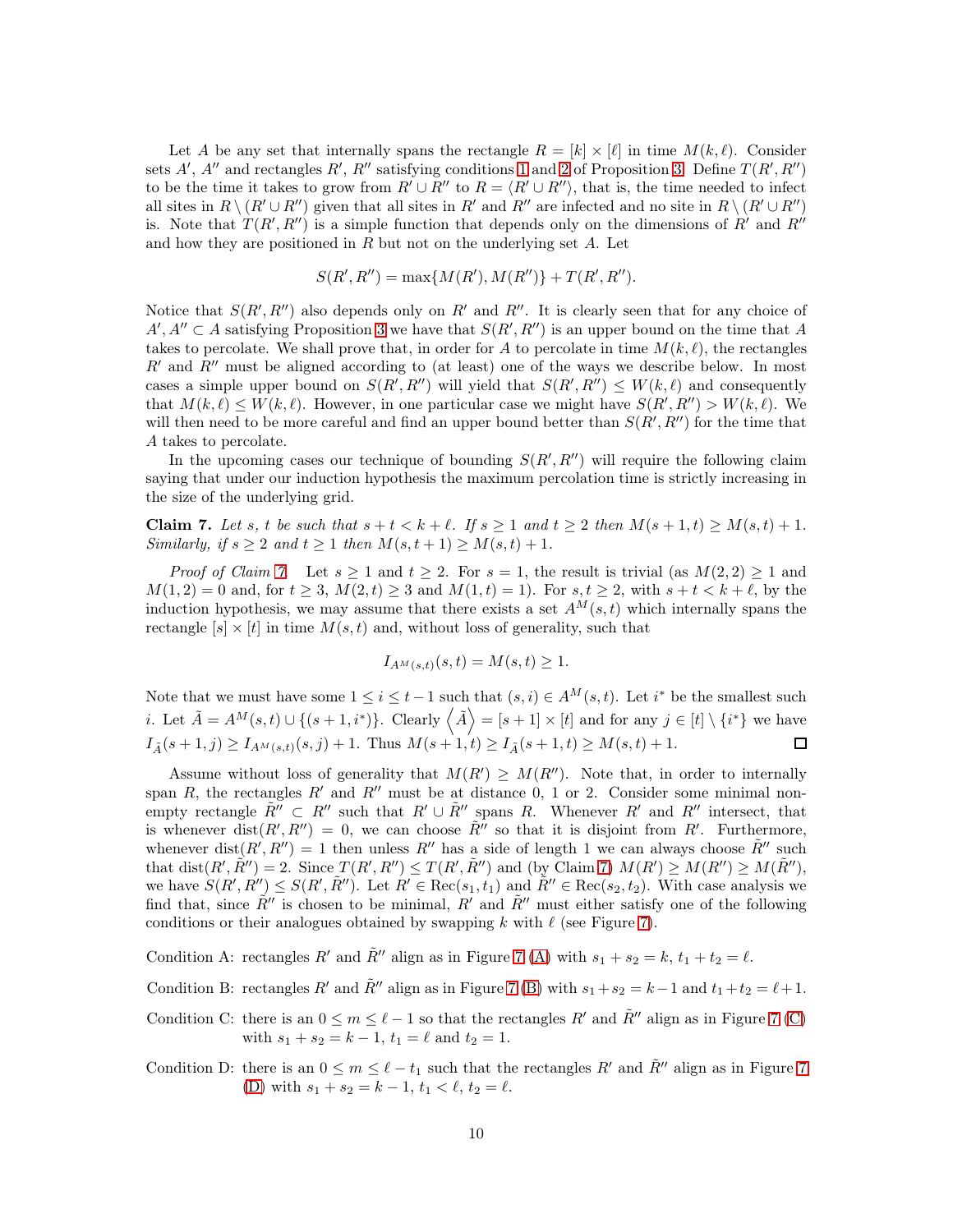<span id="page-10-0"></span>Condition E: there is an  $0 \le m \le \ell - t_1$  such that the rectangles R' and  $\tilde{R}''$  align as in Figure [7](#page-10-2) [\(E\)](#page-10-0) with  $s_1 = k - 1$ ,  $s_2 = 1$ ,  $t_1 < \ell$ ,  $t_2 = \ell$ .



<span id="page-10-1"></span>Condition F: there is an  $0 \le m \le \ell - 1$  such that the rectangles R' and  $\tilde{R}$ " align as in Figure [7](#page-10-2) [\(F\)](#page-10-1) with  $s_1 = k - 1$ ,  $s_2 = 1$ ,  $t_1 = \ell$ ,  $t_2 = 1$ .

<span id="page-10-2"></span>Figure 7: The alignments of rectangles  $R'$  and  $\tilde{R}''$  that need to be considered.

Before we proceed let us note that by Fact [2](#page-2-2) neither Condition [D,](#page-9-0) [E](#page-10-0) nor [F](#page-10-1) could occur if we had  $|A| = n$ . The first two do not cause us many additional complications and we can deal with them straightforwardly. However, as we shall see, analysing Condition [F](#page-10-1) is the crucial part of the proof of inequality [\(4\)](#page-8-4). The possibility of this scenario is what makes the recursive relation for  $M(k, \ell)$  much more complicated than the one in [\[8\]](#page-26-9). Additionally, it has strong implications when we later try to find an explicit solution to the recursion.

Let us analyse the possible cases one by one. Assume first that Condition [A](#page-9-2) holds. Note that, in this case,

 $S(R', \tilde{R}'') = M(R') + \max\{s_1 + t_2 - 1, s_2 + t_1 - 1\}.$ 

It is easy to check that  $S(R', \tilde{R}'')$  cannot decrease if we "extend" the rectangle  $R'$  and "shrink"  $\tilde{R}''$ . In fact, when  $\max\{s_1, t_1\} \geq 2$  then we can use Claim [7](#page-9-1) and so, for any  $i < s_2$  and  $j < t_2$ , we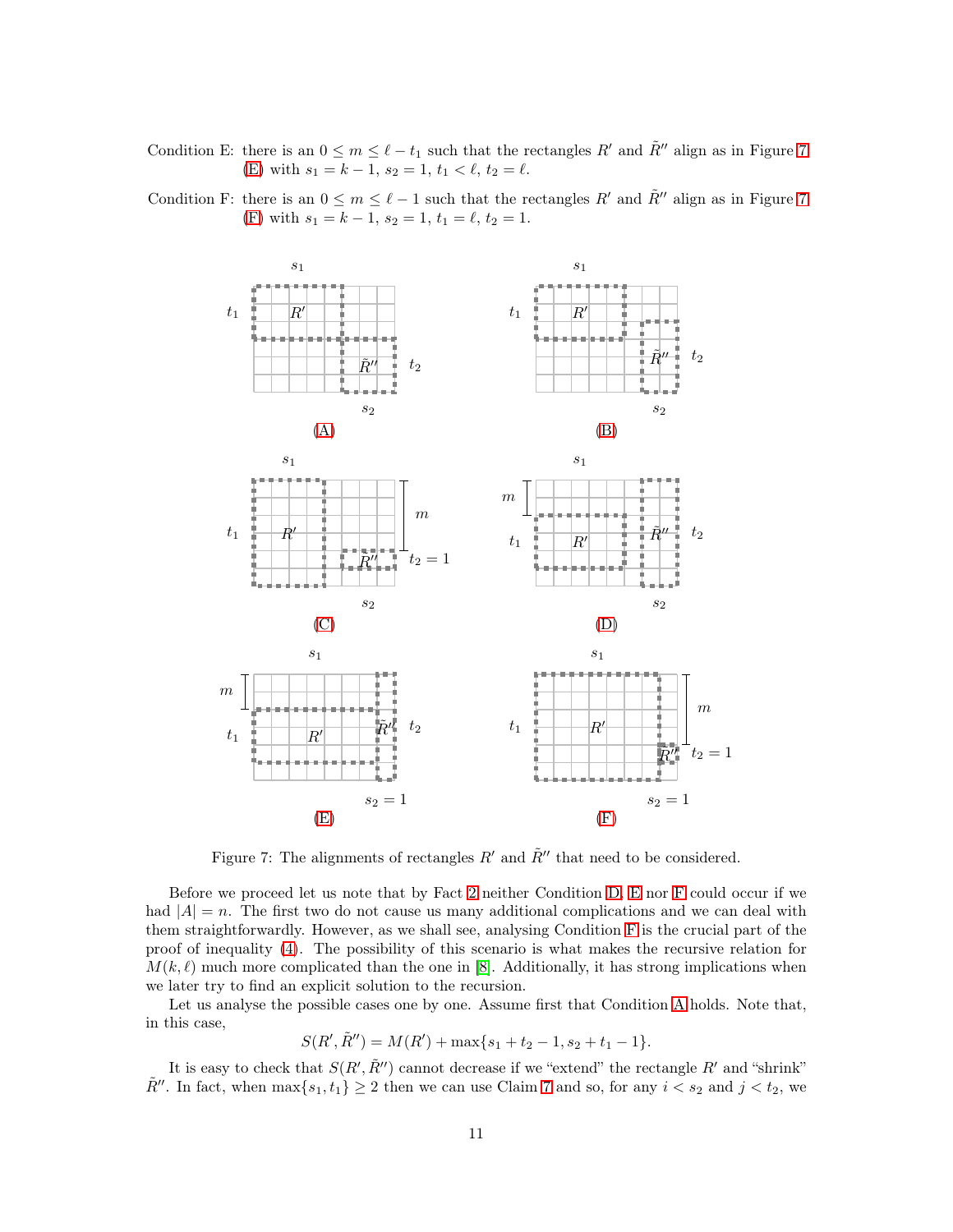have  $M(s_1 + i, t_1 + j) \geq M(s_1, t_1) + i + j$ . Together with

$$
\max\{(s_1+i)+(t_2-j)-1,(s_2-i)+(t_1+j)-1\}\geq \max\{s_1+t_2-1,s_2+t_1-1\}-\max\{i,j\},\
$$

we conclude that the largest value of  $S(R', \tilde{R}'')$  is given when  $\tilde{R}''$  is a single site. Therefore,  $S(R', \tilde{R}'') \leq M(k-1, \ell-1) + \max\{k, \ell\} - 1$ . When  $\max\{s_1, t_1\} = 1$  then  $R'$  is a single site. Since we assume  $M(R') \geq M(\tilde{R}'')$  we would require  $\tilde{R}'' \in \text{Rec}(1,1) \cup \text{Rec}(1,2) \cup \text{Rec}(2,1)$ . This yields  $\max\{k,\ell\} \leq 3$  which contradicts our assumption that  $k,\ell \geq 3$  with  $(k,\ell) \neq (3,3)$ .

Now, assume that Condition [B](#page-9-3) (or its analogue with k and  $\ell$  swapped) holds. Observe that in this case

$$
S(R', \tilde{R}'') = \begin{cases} M(R') + \max\{s_1 + t_2, s_2 + t_1\}, & \text{if } t_1, t_2 \ge 2, \\ M(R') + s_2 + t_1, & \text{if } t_2 = 1, \\ M(R') + s_1 + t_2, & \text{if } t_1 = 1. \end{cases}
$$

If  $t_1, t_2 \geq 2$  then it is easy to reduce this case to the previous one: by Claim [7](#page-9-1) we have  $M(s_1 + 1, t_1) \geq M(s_1, t_1) + 1$ , while

$$
\max\{(s_1+1)+(t_2-1)-1,s_2+t_1-1\}=\max\{s_1+t_2,s_2+t_1\}-1.
$$

Putting these inequalities together we have  $S(R', \tilde{R}'') \leq S(R^+, R^-)$  where  $R^+ \in \text{Rec}(s_1 + 1, t_1)$ and  $R^{-} \in \text{Rec}(s_2, t_2 - 1)$ , and where  $R^{+}, R^{-}$  satisfy Condition [A.](#page-9-2) If  $t_2 = 1$ , then  $t_1 \geq 3$  (recall,  $k, \ell \geq 3$ ). Hence, as in the case of Condition [A,](#page-9-2) we can use Claim [7](#page-9-1) and extend R' rightwards to bound  $S(R', \tilde{R}'')$  from above using the case where  $\tilde{R}''$  is a single site and obtain  $S(R', \tilde{R}'') \leq$  $M(k-2,\ell)+\ell+1$ . Note that swapping k and  $\ell$  gives the bound  $S(R',\tilde{R}'') \leq M(k,\ell-2)+k+1$ .

Finally, if  $t_1 = 1$  then  $t_2 \geq 3$  and, since  $M(R') \geq M(\tilde{R}'')$ , also  $s_2 = 1$ . In this case all corners of R' and  $\tilde{R}$ '' must be initially infected and we can improve the bound  $S(R', \tilde{R}'') = M(R') + s_1 + t_2$ to  $s_1 + t_2 = k + \ell - 2$ . Then, R becomes infected after at most  $k + \ell - 2$  steps which is not more than  $M(k - 1, \ell - 1) + \max\{k, \ell\} - 1$  for all  $k, \ell \geq 3$ .

Suppose now that [C](#page-9-4)ondition C holds. Note that, for a fixed  $R'$  and given  $m$ , we have  $S(R', \tilde{R}'') = M(R') + \max\{m + s_2 + 1, t_1 - m + s_2\}$  which is maximum when  $m = 0$  or  $m = t_1 - 1$ and this case is equivalent to Condition [B](#page-9-3) with  $t_2 = 1$ .

Hence we see that

<span id="page-11-0"></span>
$$
\max\begin{cases} M(k-1,\ell-1) + \max\{k,\ell\} - 1, \\ M(k-2,\ell) + \ell + 1, \\ M(k,\ell-2) + k + 1, \end{cases} \tag{5}
$$

is the maximum percolation time in  $[k] \times [\ell]$  when we restrict ourselves to rectangles R' and R''' that satisfy Conditions [A,](#page-9-2) [B](#page-9-3) or [C.](#page-9-4)

We shall prove that the same bound applies when either Condition [D](#page-9-0) or [E](#page-10-0) holds, reducing the analysis of those cases to one of Conditions [A,](#page-9-2) [B](#page-9-3) or [C.](#page-9-4) Thus, consider the case when Condition [D](#page-9-0) applies to R' and  $\tilde{R}''$ . Recall that  $M(R') \geq M(\tilde{R}'')$ . Given m we have

$$
S(R', \tilde{R}'') = M(R') + \max\{s_1 + m + 1, s_1 + t_2 - m - t_1 + 1\}.
$$

that attains its maximum when  $m = 0$  or  $m = t_2 - t_1$ . However, for these values of m we could further shrink  $\tilde{R}''$  by setting  $t_2 = \ell - t_1 + 1$  and hence reducing this case to the one where Condition [B](#page-9-3) holds. (If  $m = 0$  and  $t_1 = 1$  then  $R_1$  and  $\tilde{R}''$  already satisfy both Condition [D](#page-9-0) and [B.](#page-9-3))

We deal with R' and R'' satisfying Condition [E](#page-10-0) in an analogous way, bounding  $S(R', \tilde{R}'')$  from above by taking  $m = 0$  and then reducing it to the case where Condition [A](#page-9-2) is satisfied.

Finally let us consider the case where Condition [F,](#page-10-1) or its version with  $k$  and  $\ell$  swapped, applies to R' and  $\bar{R}$ ''. In this case we need to be more careful: using similar arguments as before we can only conclude that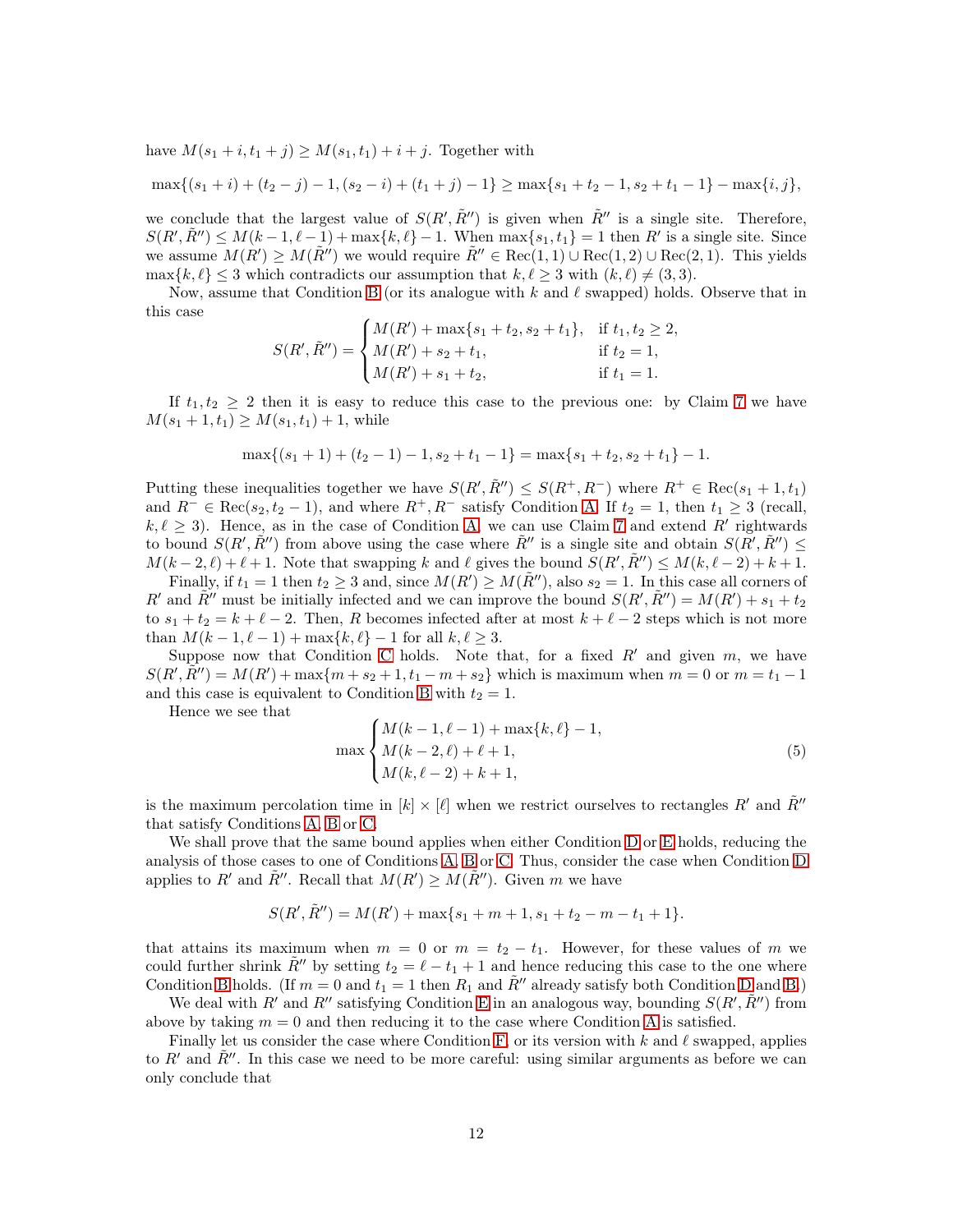<span id="page-12-2"></span>
$$
S(R', \tilde{R}'') = \begin{cases} M(R') + \max\{m, \ell - m - 1\} \le M(R') + \ell - 1, & \text{if } R' \in \text{Rec}(k - 1, \ell), \\ M(R') + \max\{m, k - m - 1\} \le M(R') + k - 1, & \text{if } R' \in \text{Rec}(k, \ell - 1). \end{cases} \tag{6}
$$

Unfortunately this bound is not good enough to prove inequality [\(4\)](#page-8-4). To improve it we need to analyse how the proximity of  $\tilde{R}''$  affects the infection process inside  $R'$ .

Recall that we initially chose R' and R'' together with  $A', A'' \subsetneq A$  spanning them according to Proposition [3.](#page-2-1) We later chose  $\tilde{R}'' \subset R''$  and we assumed that Condition [F](#page-10-1) applies to  $R'$  and  $\tilde{R}''$ . However, when  $R' = [k-1] \times [l]$  then we see that A'' must contain a site of the form  $(k, i)$  for some  $1 \leq i \leq \ell$  (this site is of course disjoint from R'). This is because R' and R'' together span R. Thus we in fact can assume that  $R'$  (internally spanned by  $A'$ ) and  $R''$  (which is a single site) satisfy Condition [F](#page-10-1) (ignoring the influence of some sites in  $A''$  could not decrease the percolation time of A).

To continue the analysis of this case we shall need the following claim.

<span id="page-12-0"></span>**Claim 8.** Let A be a set of sites percolating in  $R = [k] \times [\ell]$  where  $k, \ell \geq 2$ . Then for any site  $(i, j) \in R \setminus \{(1, 1), (1, \ell), (k, 1), (k, \ell)\}\$  we have  $I_A(i, j) \leq M(k, \ell) - 1$ .

Proof of Claim [8](#page-12-0). It is enough to prove the claim for all percolating sets minimal under containment (as for any  $A \subset B$  we have  $I_B(i,j) \leq I_A(i,j)$  for all  $i,j$ ). Let A be such a set. Applying Proposition [3](#page-2-1) to R and A we obtain sets  $A'$  and  $A''$  that partition A and internally span two rectangles  $R', R'' \subsetneq R$  such that  $\langle R' \cup R'' \rangle = R$ . Note that, by the minimality of A, the set  $R \setminus (R' \cup R'')$  contains no initially infected sites.

If  $k = \ell = 2$  then all sites in  $[k] \times [\ell]$  are corners and the claim is trivial. If, without loss of generality,  $k > 2$  then  $M(k, \ell) > 1$ . By Claim [7](#page-9-1) we have  $\max\{M(R'), M(R'')\} < M(k, \ell)$ . Hence for any  $(i, j) \in R' \cup R''$  we have  $I_A(i, j) \le \max\{M(R'), M(R'')\} < M(k, \ell)$ . Now, let

$$
B = R \setminus (R' \cup R'' \cup \{(1,1), (1,\ell), (k,1), (k,\ell)\}).
$$

If  $\{(1,1),(1,\ell),(k,1),(k,\ell)\}\subset R'\cup R''$  and  $B\neq\emptyset$  then  $\Phi(R'),\Phi(R'')\leq k+\ell-2$  (see Figure [8\)](#page-12-1) and therefore by Claim [7](#page-9-1) we have  $M(R')$ ,  $M(R'') \leq M(R) - 2$  and hence for any  $(i, j) \in B$  we have  $I_A(i, j) \leq M(k, \ell) - 1$ . Thus we may assume that  $R \setminus (R' \cup R'')$  contains some corner site of R. Let  $(i, j)$  be any site of B. We consider the two following cases:

• If dist $(R', R'') = 2$  then  $M(R'), M(R'') \leq M(R) - 2$ . Thus, if we have dist $((i, j), R') =$  $dist((i, j), R'') = 1$  then

$$
I_A(i,j) \le \max\{M(R'), M(R'')\} + 1 \le M(k,\ell) - 1.
$$

• If either dist $(R', R'') = 2$  and  $dist((i, j), R') \neq 1$  or  $dist((i, j), R'') \neq 1$ , or if  $dist(R', R'') \neq 2$ , then no matter how the rectangles R' and R'' are aligned we can find a corner site  $(k', \ell') \in$  $R \setminus (R' \cup R'')$  such that to infect  $(k', \ell')$  in the process we need to infect  $(i, j)$  first. This follows from the fact that the rectangular region in  $R \setminus (R' \cup R'')$  that contains  $(k', \ell')$  becomes infected starting from its own corner opposite  $(k', \ell')$ . Thus  $I_A(i, j) < I_A(k', \ell') \leq M(k, \ell)$ .



<span id="page-12-1"></span>Figure 8: The alignment of  $R'$  and  $R''$  containing all 4 corner sites

This completes the proof of the claim.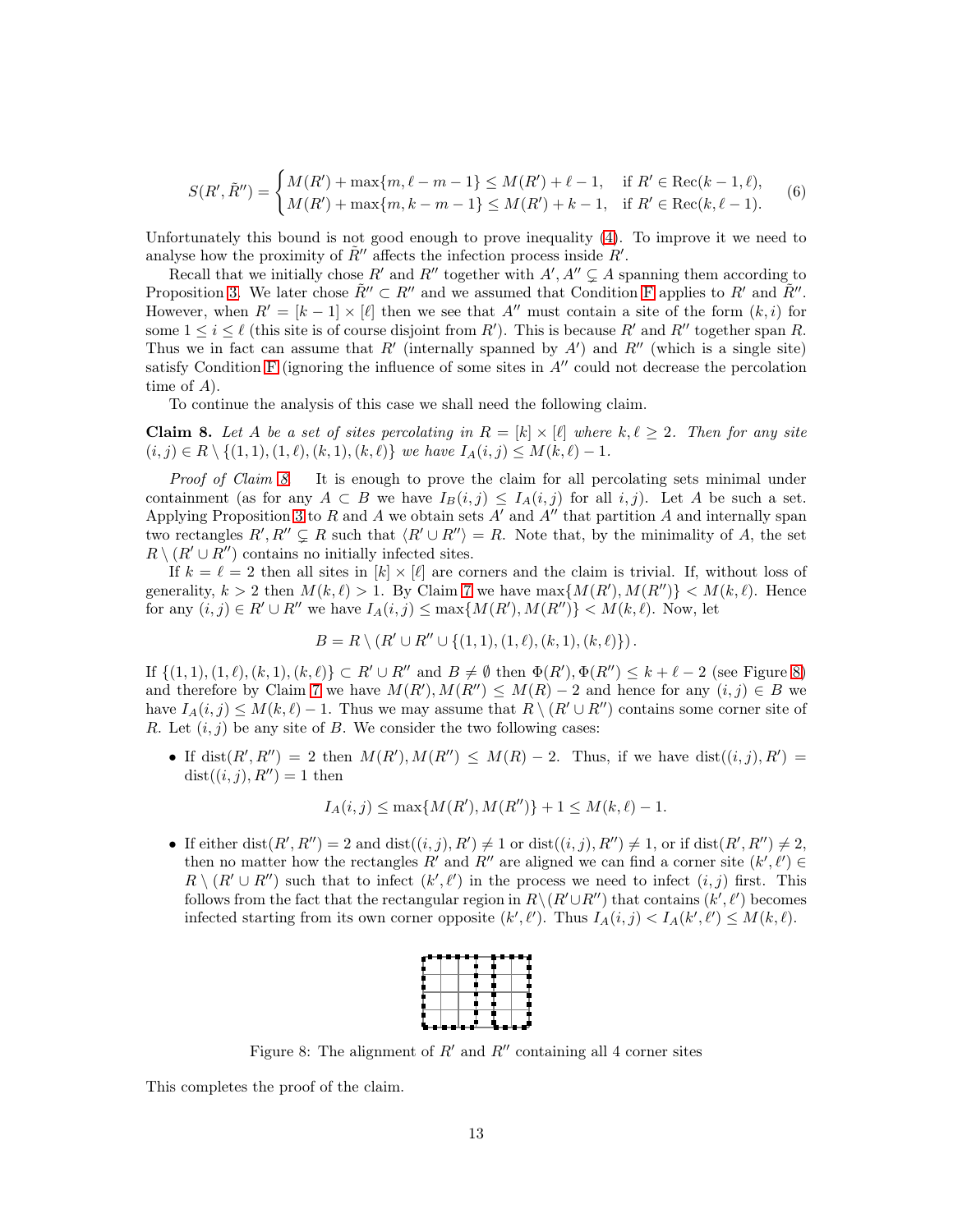An important consequence of Claim [8](#page-12-0) is that when rectangles  $R'$  and  $R''$  in R satisfy Condition [F](#page-10-1) then, no matter how we locate R'' in R, the infection of  $R \setminus (R' \cup R'')$  starts at the latest at time  $M(R') - 1$ . This improves the bound on the time that A takes to percolate given in inequality [\(6\)](#page-12-2) to

<span id="page-13-0"></span>
$$
S(R', R'') \le \max \begin{cases} M(R') + \ell - 2, & \text{if } R' \in \text{Rec}(k - 1, \ell) \\ M(R') + k - 2 & \text{if } R' \in \text{Rec}(k, \ell - 1) \end{cases}
$$
(7)

To finish the proof of Theorem [6](#page-7-0) we apply Proposition [3](#page-2-1) to R' (we can do this as  $k, \ell \geq 3$  and  $R''$  is a single site). So let A' be partitioned into sets  $A'_1$  and  $A'_2$  spanning rectangles  $R'_1$  and  $R'_2$ respectively, satisfying Proposition [3.](#page-2-1) Assume that  $M(R'_1) \geq M(R'_2)$ .

If  $R'_1$  and  $R'_2$  satisfy Condition [F](#page-10-1) inside  $R'$ , with  $R'_2$  being a single site, then we can bound the (total) time that  $A$  takes to percolate in a much better way than using inequality [\(7\)](#page-13-0). In fact, considering the possible cases it can, again, be bounded from above by [\(5\)](#page-11-0). This follows from the fact that  $dist(R'_1, R'') \leq 2$  and therefore, with  $R'_1$  fully infected, the processes of infecting  $R' \setminus (R'_1 \cup R'_2)$  and  $\langle R'_1 \cup R'' \rangle \setminus (R'_1 \cup R'')$  run simultaneously.

In the remainder we assume that  $R'_1$  and  $R'_2$  satisfy one of the conditions [\(A\)](#page-9-2)-[\(E\)](#page-10-0) in R' and we improve the bound [\(7\)](#page-13-0) by replacing  $M(R')$  with a better bound on the time that A' takes to percolate in  $R'$ .

If  $R'_1$  and  $R'_2$  satisfy Condition [B](#page-9-3) or [C](#page-9-4) in  $R'$  then, by what we already know about the bounds for these conditions (i.e., that the upper bound on  $M(R')$  is the weakest when  $R'_2$  is a single site, see [\(5\)](#page-11-0) with the dimensions of R' in place of k and  $\ell$ ), the bound in [\(7\)](#page-13-0) is at most

$$
\max \begin{cases} M(k-2, \ell-1) + k + \ell - 2, \\ M(k-1, \ell-2) + k + \ell - 2, \\ M(k, \ell-3) + 2k - 1, \\ M(k-3, \ell) + 2\ell - 1. \end{cases}
$$

If  $R'_1 \in \text{Rec}(s_1, t_1)$  and  $R'_2 \in \text{Rec}(s_2, t_2)$  inside R' satisfy Condition [A](#page-9-2) then  $R''$ ,  $R'_1$  and  $R'_2$  are (up to simple rotations), for some  $m \le t_1 + t_2 - 1$ , mutually aligned as in Figure [9](#page-13-1) (where R'' is depicted with a shaded square).



<span id="page-13-1"></span>Figure 9: Condition [A](#page-9-2) followed by Condition [F](#page-10-1)

Let us analyse the possible cases conditioning on the value of  $t_2$ . If  $t_2 = 1$  then we have  $dist(R'_1, R'') \leq 2$  so the infection of  $\langle R'_1 \cup R'' \rangle \setminus (R'_1 \cup R'')$  starts at the latest at time  $M(R'_1)$ . As before, by Claim [7,](#page-9-1) we can shrink  $R_2''$ , and so the upper bound on percolation time is maximized for  $s_2 = 1$ . In this case the largest bound on  $M(k, \ell)$  is achieved when  $m = 0$  and is equal to

$$
\max\begin{cases} M(k-1,\ell-2) + \max\{k,\ell\} - 1 \\ M(k-2,\ell-1) + \max\{k,\ell\} - 1 \end{cases} < M(k-1,\ell-1) + \max\{k,\ell\} - 1.
$$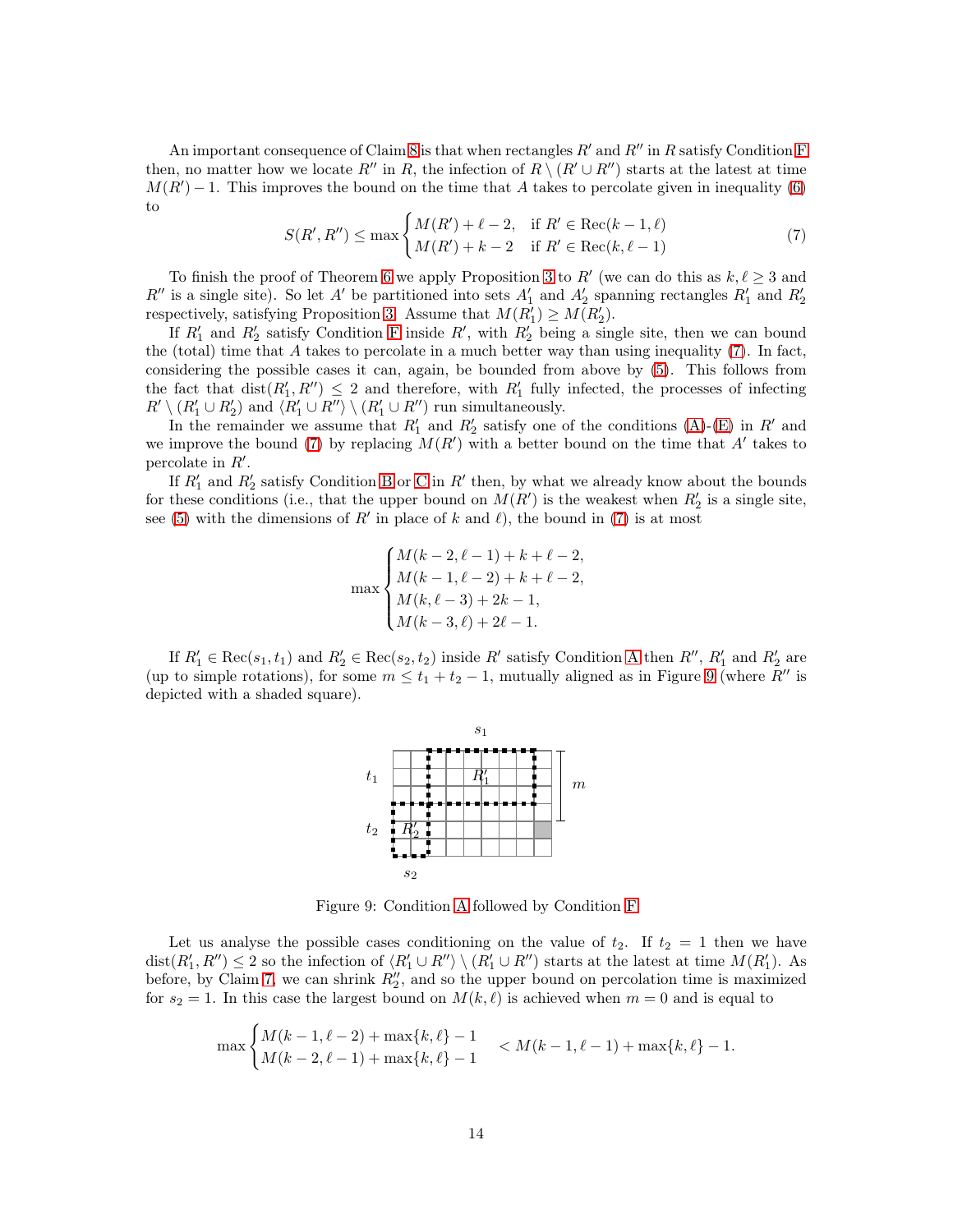If  $t_2 > 1$  then, by Claim [7](#page-9-1) and Claim [8,](#page-12-0) the bound on percolation time is maximized either for  $t_2 = 2$ ,  $s_2 = 1$  and  $m = t_1 + t_2 - 1$  which as the upper bound on  $M(k, \ell)$  gives

$$
M(k-2, \ell-2) + k + \ell - 3 \le M(k-2, \ell-1) + k + \ell - 2,
$$

or for  $s_1 = 2$ ,  $t_1 = 1$  and  $m = t_1 + t_2 - 1$  which as the upper bound gives

$$
\max\begin{cases} M(k-1,\ell-3)+2k-2\\ M(k-3,\ell-1)+2\ell-2 \end{cases} \le \max\begin{cases} M(k,\ell-3)+2k-1\\ M(k-3,\ell)+2\ell-1 \end{cases}
$$

or for  $s_1 = 1$ ,  $t_1 = 1$  and  $m = t_1 + t_2 - 1$  which as the upper bound gives

$$
\max\begin{cases} M(k-1,\ell-2) + \max\{k+1,\ell-2\} \\ M(k-2,\ell-1) + \max\{k-2,\ell+1\} \end{cases} \le \max\begin{cases} M(k-1,\ell-2) + k + \ell - 2 \\ M(k-2,\ell-1) + k + \ell - 2 \end{cases}
$$

.

Thus the upper bound on the percolation time of [A](#page-9-2) obtained when Condition A holds for  $R'_1, R'_2$ inside R' is at most  $W(k, \ell)$ , i.e., the maximum in the right-hand-side of equation [\(2\)](#page-7-2).

Finally, if  $R'_1$  and  $R'_2$  inside R' satisfy Condition [D](#page-9-0) or [E](#page-10-0) with  $M(R'_1) \ge M(R'_2)$  then, as already noted, by setting  $m = 0$  and shrinking  $R'_2$  we can bound from above the percolation time of A' by the bounds obtained under conditions [A](#page-9-2) and [B.](#page-9-3) That completes the proof of the upper bound on  $M(k, \ell)$  and of Theorem [6.](#page-7-0)

**Remark 9.** Relation [\(2\)](#page-7-2) does not allow us to immediately give an exact formula for  $M(n)$ . However, with the use of a computer we can evaluate  $M(n)$  and at the same time find an  $(n, n)$ -perfect set. Our simulations suggest that these sets have size approximately  $\frac{23n}{18} + O(1)$  (for example, for  $n = 1000$  it is 1277). In the next section we find the asymptotic formula for  $M(n)$ . For the lower bound we shall use sets similar to those suggested by our computations.

# <span id="page-14-0"></span>4 Computing the asymptotic value of  $M(n)$

In this section we use the existence of  $(n, n)$ -perfect sets to compute the asymptotic value of  $M(n)$ . We say that a  $(k, \ell)$ -perfect set A together with the sequence of rectangles  $P_0 \subset P_1 \subset \ldots \subset P_r \in$  $Rec(k, \ell)$  associated with it are *described by a triple*  $(s_0, t_0, m_1m_2 \ldots m_r)$  if  $P_0 \in Rec(s_0, t_0)$  and additionally, for  $1 \leq i \leq r$ , Move  $m_i$  is used to obtain  $P_i$  from  $P_{i-1}$ . We write  $T_0 = M(P_0)$  and, for  $i \geq 1$ , we denote by  $T_i$  the additional time it takes to infect the sites of  $P_i$  after all sites of  $P_{i-1}$ are infected. We say that  $T_0, T_1, \ldots, T_r$  is the *time sequence* of A. Finally, we say that a triple  $(s_0, t_0, m_1m_2 \ldots m_r)$  is a *scheme* solving  $M(k, \ell)$  if it describes a  $(k, \ell)$ -perfect set.

Note that a triple  $(s_0, t_0, m_1m_2 \ldots m_r)$  may describe multiple  $(n, n)$ -perfect sets since it only determines the dimensions of the rectangles  $P_i$  but not their precise coordinates. Nevertheless, all  $(n, n)$ -perfect sets described by  $(s_0, t_0, m_1m_2 \ldots m_r)$  have the same time sequence. Note that if  $T_0, T_1, \ldots, T_r$  is a time sequence of an  $(n, n)$ -perfect set then  $M(n) = \sum_{i=0}^r T_i$ .

<span id="page-14-2"></span>**Observation 10.** Let  $(s_0, t_0, m_1m_2 \ldots m_r)$  be a scheme and  $P_0 \subset P_1 \subset \ldots \subset P_r$  be the sequence of rectangles generated by it. Then for any  $1 \leq j \leq r$  the triple  $(s_0, t_0, m_1 m_2 ... m_j)$  is a scheme. In particular, it describes a set that percolates  $P_j$  in maximum time.

<span id="page-14-1"></span>**Remark 11.** In [A](#page-25-0)ppendix A we consider a number of small cases and show that for any  $k, \ell \geq 3$ ,  $(k, \ell) \neq (3, 3)$ , there exists a scheme  $(s_0, t_0, m_1m_2 \ldots m_r)$  that solves  $M(k, \ell)$  and is such that either  $s_0 \geq 3$  and  $t_0 = 2$  or  $s_0 = 2$  and  $t_0 \geq 3$ .

Let a, b be natural numbers and let  $x_1 \ldots x_a$  and  $y_1 \ldots y_b$  be sequences of moves. We say that these sequences are compatible if applying moves  $x_1 \ldots x_a$  to a certain rectangle R yields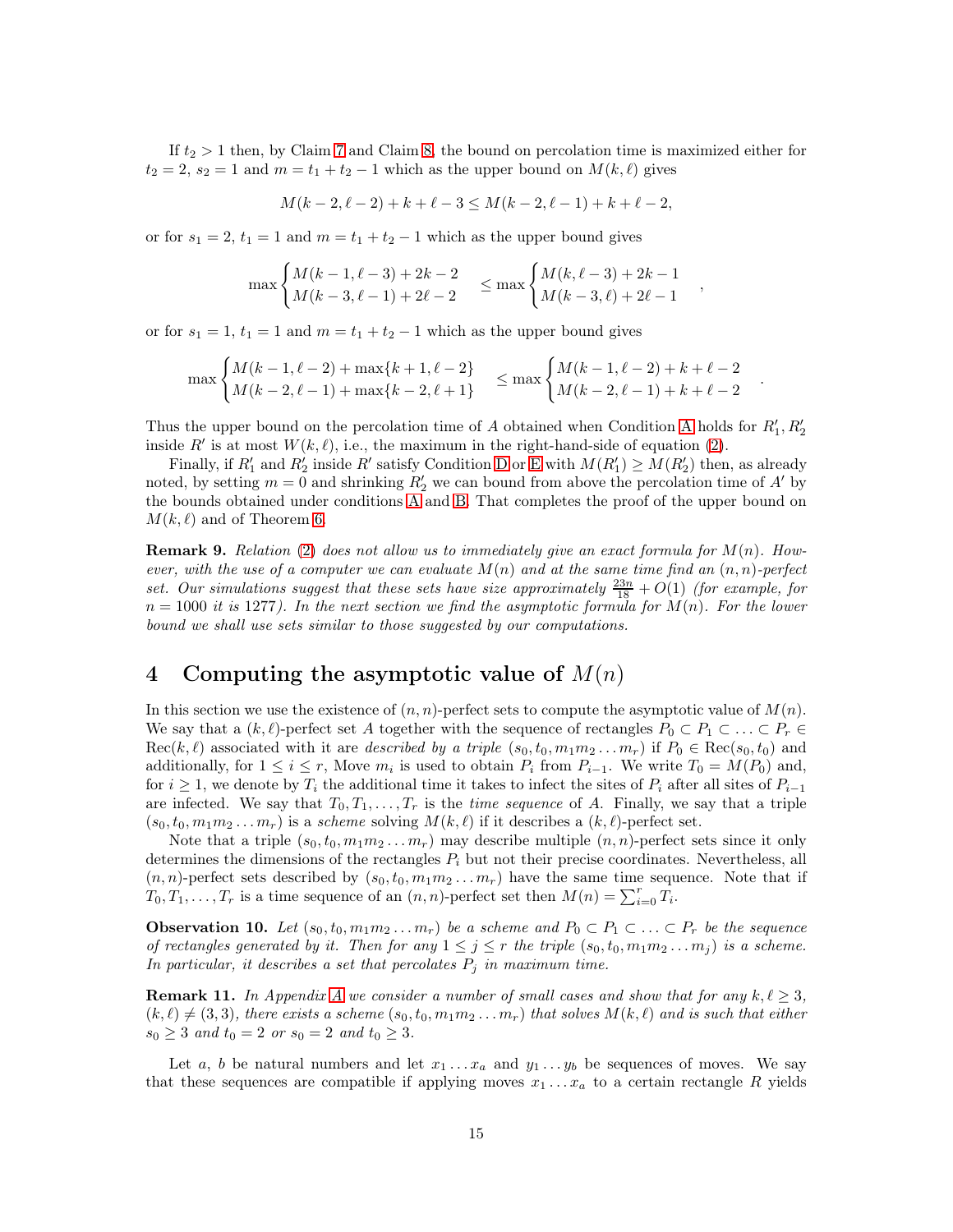a rectangle with the same dimensions as when applying moves  $y_1 \ldots y_b$  to R. For example, for any  $1 \leq i, j \leq 7$ , the sequence ij is compatible with ji, the sequence 61 is compatible with 35, the sequence 111 is compatible with 45, but 12 is not compatible with 13 (because the order of dimensions of the resulting rectangle matters).

Fix  $1 \leq i \leq r$  and let  $P_i \in \text{Rec}(k, \ell)$ . Clearly the value of  $T_i$  depends only on k,  $\ell$  and  $m_i$ . We list its possible values in Table [1](#page-15-0) (see also equation [\(2\)](#page-7-2)). For  $2 \leq i \leq r$ , applying this argument twice, we can compute the value of  $T_i + T_{i-1}$  as a function of k,  $\ell$ ,  $m_i$  and  $m_{i-1}$  only. In Table [2](#page-15-1) we list the values of  $T_i + T_{i-1}$  for  $m_i, m_{i-1} \in \{2, 3, 4, 5, 6, 7\}$  $m_i, m_{i-1} \in \{2, 3, 4, 5, 6, 7\}$  $m_i, m_{i-1} \in \{2, 3, 4, 5, 6, 7\}$  and in Table 3 we list the values of  $T_i + T_{i-1}$  when either  $m_i = 1$  or  $m_{i-1} = 1$ .

| $m_i$ | $P_{i-1}$       | $T_i$              |
|-------|-----------------|--------------------|
| 1.    | $(k-1, \ell-1)$ | $\max\{k,\ell\}-1$ |
| 2     | $(k-2,\ell)$    | $\ell+1$           |
| 3     | $(k, \ell-2)$   | $k+1$              |
| 4     | $(k-2, \ell-1)$ | $k+\ell-2$         |
| 5     | $(k-1, \ell-2)$ | $k+\ell-2$         |
| 6     | $(k, \ell-3)$   | $2k-1$             |
|       | $(k-3,\ell)$    | $2\ell-1$          |

<span id="page-15-0"></span>Table 1: Dimensions of  $P_{i-1}$  and value of  $T_i$  given  $m_i$ , assuming that  $P_i \in$  $Rec(k, \ell).$ 



<span id="page-15-2"></span>Figure 10: Direction of each Move.

|               | $m_i=2$                | $m_i=3$                     | $m_i=4$                 |
|---------------|------------------------|-----------------------------|-------------------------|
| $m_{i-1}=2$   | $2\ell+2$              | $k+\ell$                    | $k+2\ell-2$             |
| $m_{i-1} = 3$ | $k+\ell$               | $2k+2$                      | $2k+\ell-3$             |
| $m_{i-1} = 4$ | $k+2\ell-3$            | $2k+\ell-3$                 | $2k + 2\ell - 7$        |
| $m_{i-1} = 5$ | $\overline{k+2\ell-3}$ | $2k+\overline{\ell-3}$      | $\overline{2k+2\ell-7}$ |
| $m_{i-1}=6$   | $2k+\ell-4$            | $\overline{\phantom{a}}$ 3k | $3k+\ell-7$             |
| $m_{i-1}=7$   | $3\ell$                | $k+2\ell-4$                 | $k+3\ell-5$             |
|               |                        |                             |                         |
|               | $m_i=5$                | $m_i=6$                     | $m_i=7$                 |
| $m_{i-1}=2$   | $k+2\ell-3$            | $2k+\ell-3$                 | $3\ell$                 |
| $m_{i-1} = 3$ | $2k+\ell-2$            | 3k                          | $k+2\ell-3$             |
| $m_{i-1} = 4$ | $\sqrt{2k+2\ell-7}$    | $3k+\ell-6$                 | $k+3\ell-6$             |
| $m_{i-1} = 5$ | $\sqrt{2k+2\ell-7}$    | $3k+\ell-6$                 | $k+3\ell-6$             |
| $m_{i-1} = 6$ | $3k+\ell-5$            | $\overline{4k}$ – 2         | $\overline{2k+2\ell-8}$ |
| $m_{i-1}=7$   | $k+3\ell-7$            | $2k+2\ell-8$                | $4\ell-2$               |

<span id="page-15-1"></span>Table 2: Values of  $(T_i + T_{i-1})$  for  $m_i, m_{i-1} \in \{2, 3, 4, 5, 6, 7\}$ , assuming that  $P_i \in \text{Rec}(k, \ell)$ .

Initially the object of our interest in Table [2](#page-15-1) and Table [3](#page-16-0) is whether, for each pair  $(a, b)$  with  $1 \le a, b \le 7$ , for  $P_i \in \text{Rec}(k, \ell)$  the value of  $(T_i + T_{i-1})$  is larger when  $(m_{i-1}, m_i) = (a, b)$  or when  $(m_{i-1}, m_i) = (b, a)$ . We summarize the answer to that question in Figure [11](#page-16-1) that tells us what pairs of consecutive moves are prohibited in a scheme (because one could swap them and obtain a slower percolating process). A solid directed edge from a to b means that, no matter what the values of k and  $\ell$  are, it takes strictly longer to apply Move b right before Move a than it takes to apply them in the opposite order. Thus in this case the consecutive pair of moves ab inside a scheme is prohibited. A dashed directed edge from  $a$  to  $b$  means that, no matter what the values of k and  $\ell$  are, it always takes at least as much time to apply Move b followed by Move a as it takes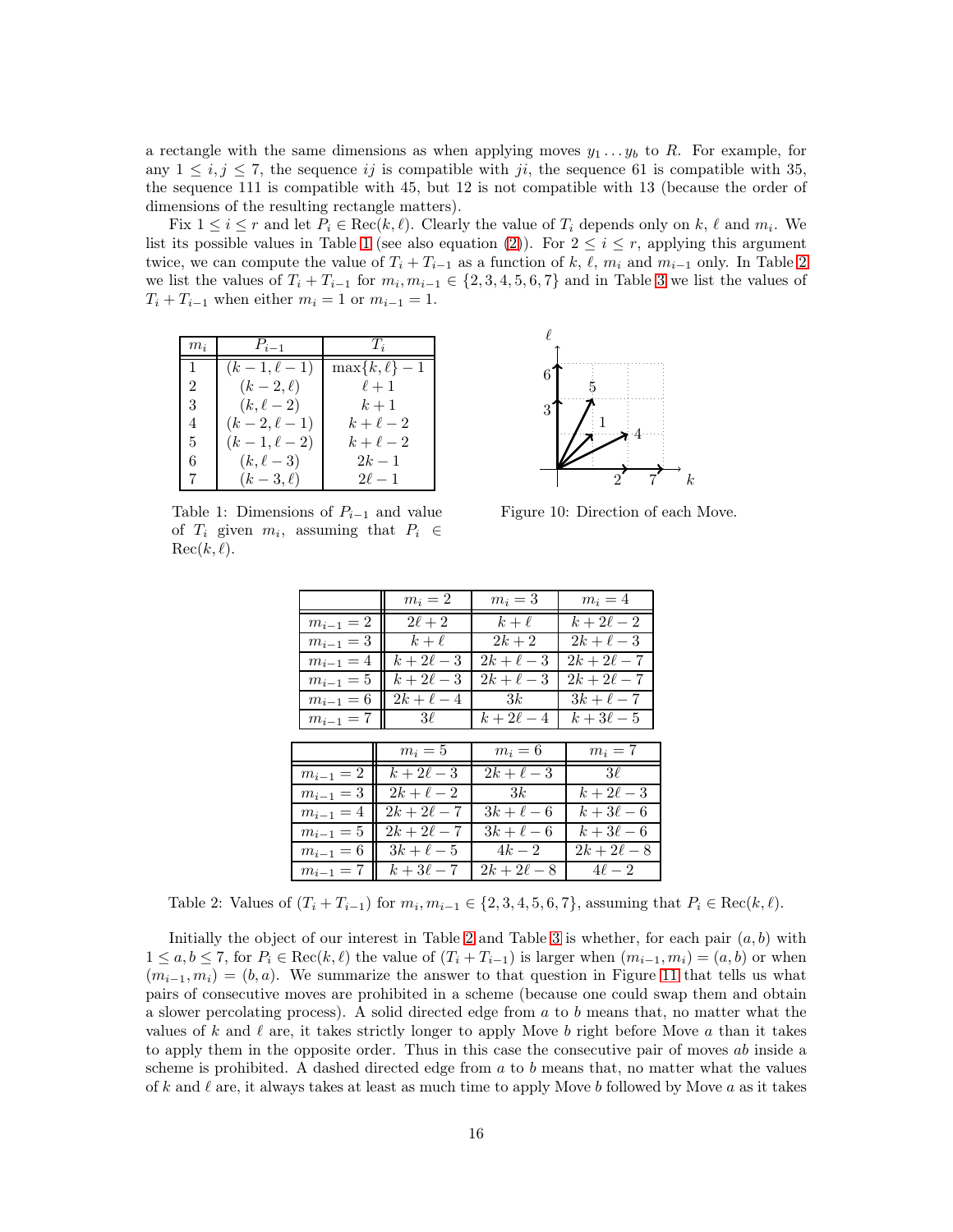|       | $(m_{i-1}, m_i) = (j, 1)$       | $(m_{i-1}, m_i) = (1, j)$            |
|-------|---------------------------------|--------------------------------------|
| $j=1$ | $2\max\{k,\ell\} - 3$           | $2\max\{k,\ell\}-3$                  |
| $j=2$ | $\max\{k,\ell\}+\ell-1$         | $\ell + \max\{k, \ell - 2\}$         |
| $j=3$ | $\max\{k,\ell\} + k - 1$        | $k+\max\{k-2,\ell\}$                 |
| $i=4$ | $\max\{k,\ell\} + k + \ell - 5$ | $k + \ell + \max\{k-2, \ell-1\} - 3$ |
| $i=5$ | $\max\{k,\ell\} + k + \ell - 5$ | $k + \ell + \max\{k-1, \ell-2\} - 3$ |
| $j=6$ | $\max\{k,\ell\} + 2k - 4$       | $2k + \max\{k, \ell - 3\} - 2$       |
| $j=7$ | $\max\{k,\ell\} + 2\ell - 4$    | $2\ell + \max\{k-3, \ell\} - 2$      |

<span id="page-16-0"></span>Table 3: Possible values of  $(T_i + T_{i-1})$  for  $m_i = 1$  or  $m_{i-1} = 1$ , assuming that  $P_i \in \text{Rec}(k, \ell)$ .

to do it in the opposite order. Hence ab is not prohibited but might be avoided in a scheme. A dashed undirected edge means that the order of moves a and b maximizing the value of  $(T_i + T_{i-1})$ depends on the values of k and  $\ell$ . No edge between a and b means that the order we use does not affect the value of  $(T_i + T_{i-1})$ .



<span id="page-16-1"></span>Figure 11: Relation between pairs of consecutive moves  $(m_{i-1}, m_i)$  and the value of  $(T_i + T_{i-1})$ .

Our proof will deal with sequences of moves and in order to describe these we shall use the following notation. We say that a finite (possibly empty) sequence of moves is of the form  $[a_1|a_2|\dots|a_r]^*$ if all its terms belong to  $\{a_1, a_2, \ldots, a_r\} \subseteq [7]$ ; we say that it is of the form  $[a_1|a_2| \ldots |a_r]^{\leq j}$  if, in addition, it has at most  $j$  terms. We shall concatenate these expressions to create more general ones that describe the corresponding sets of concatenated sequences of moves. For example, all of the sequences 1444336366, 43333, 16633 are of the form  $[1]^{\leq 1}[4]^*[3]6]^*$ , but 144334 is not.

Next, we prove a series of propositions about schemes for  $M(k, \ell)$ . These propositions will allow us to gain control over the structure of the schemes and consequently, implementing additional machinery, to give tight bounds on  $M(n)$ .

<span id="page-16-2"></span>**Proposition 12.** For any  $k, \ell \geq 3$ ,  $(k, \ell) \neq (3, 3)$ , there exists a scheme solving  $M(k, \ell)$  of the form  $(s_0, t_0, [1|2|3]^*[4|5|6|7]^*)$  with  $s_0 \ge 3$ ,  $t_0 = 2$  or  $s_0 = 2$ ,  $t_0 \ge 3$ .

*Proof.* Given k,  $\ell$ , consider a scheme  $Q = (s_0, t_0, m_1m_2 \ldots m_r)$  with  $s_0 \geq 3$ ,  $t_0 = 2$  or  $s_0 = 2$ ,  $t_0 \geq 3$ that solves  $M(k, \ell)$  (which exists by Remark [11\)](#page-14-1) that minimizes the sum  $S = \sum_{m_i \in \{1,2,3\}} i$ . Proposition [12](#page-16-2) follows immediately from the following claim: in such a scheme, for any  $i$  with  $2 \leq i \leq s$ , if  $m_i$  is equal to 1, 2 or 3 then  $m_{i-1}$  is equal to 1, 2, or 3. Let us prove that this claim holds.

Fix  $2 \leq i \leq r$ . Assume first that  $m_i = 2$ . In Figure [11](#page-16-1) we see that  $m_{i-1} \notin \{4, 6\}$  and that if  $m_{i-1} \in \{5,7\}$  then we could swap the order of  $(m_{i-1}, m_i)$  without changing percolation time and at the same time decreasing the value of S, contradicting the choice of  $Q$ . Therefore  $m_{i-1}$  must be either 1, 2 or 3. The case where  $m_i = 3$  is analogous.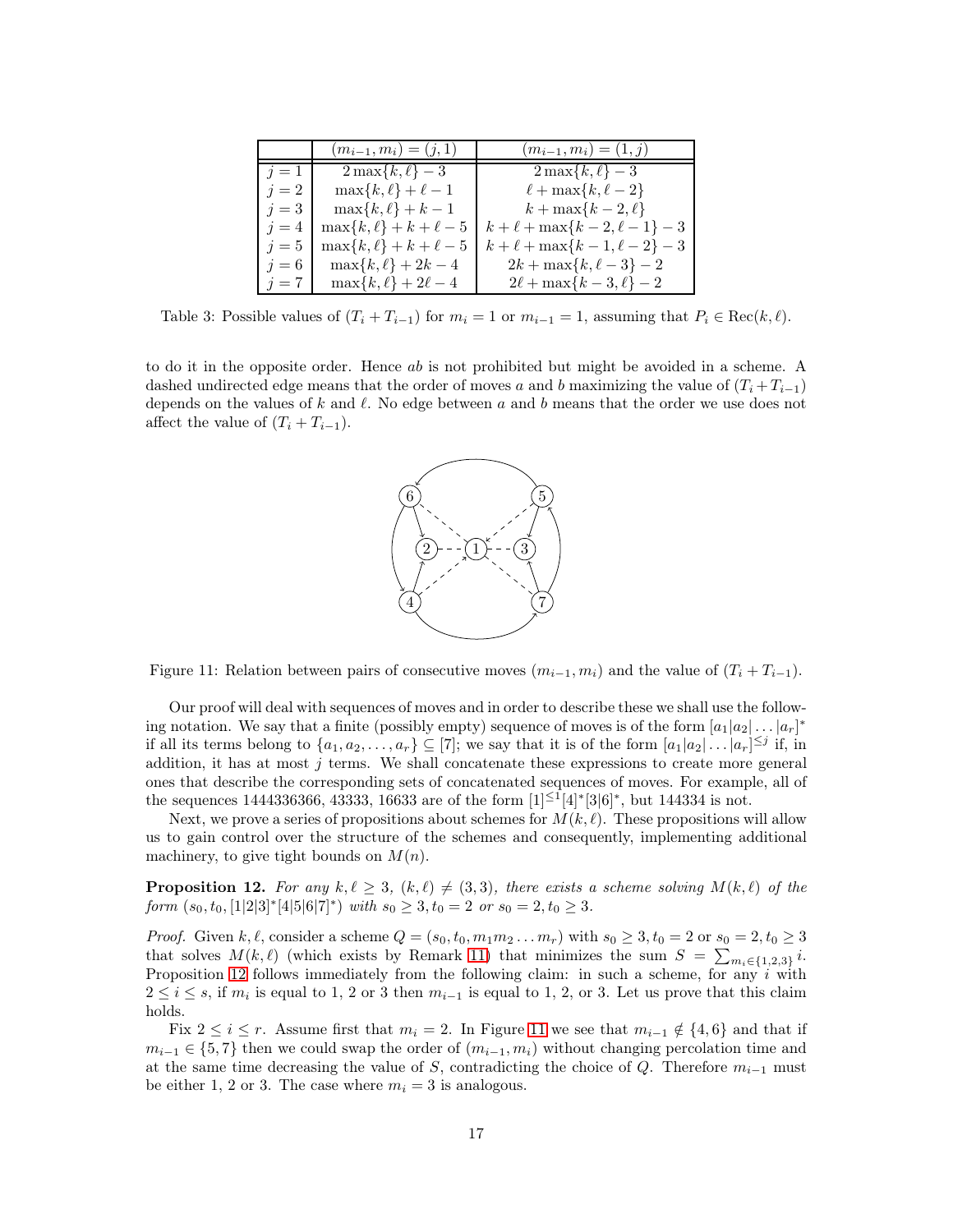Assume now that  $m_i = 1$ . If  $m_{i-1} \in \{4, 5\}$  then we could swap the order of  $(m_{i-1}, m_i)$  without decreasing percolation time and at the same time decreasing the value of  $S$ , contradicting the choice of Q. Now, suppose that  $m_{i-1} = 6$ . If  $k \geq \ell$  then, as shown in Table [3,](#page-16-0)

$$
T_{i-1} + T_i = \max\{k, \ell\} + 2k - 4 < 2k + \max\{k, \ell - 3\} - 2
$$

in which case we could set  $(m_{i-1}, m_i) = (1, 6)$  and increase percolation time. If  $k < \ell$  then again in Table [3](#page-16-0) we find that

$$
T_{i-1} + T_i = \max\{k, \ell\} + 2k - 4 < 2k + \ell - 2
$$

in which case we can set  $(m_{i-1}, m_i) = (3, 5)$  and increase percolation time. In either case, we contradict the fact that Q is a scheme. Therefore  $m_{i-1} \neq 6$ . We show that  $m_{i-1} \neq 7$  in an analogous way: one could either swap  $(7, 1)$  or replace it by  $(2, 4)$  in order to increase percolation time (doing one or the other depending on the values of k and  $\ell$ ). Therefore we must have  $m_{i-1}$ equal to 1, 2 or 3.  $\Box$ 

Before we continue our investigations of the form of the schemes that solve  $M(k, \ell)$  let us make the following two observations about the infection process started from a  $(k, \ell)$ -perfect set.

<span id="page-17-0"></span>**Observation 13.** For any  $i \geq 1$ , no matter which move  $(1-7)$  is used at moment i, between time step  $M(P_{i-1}) + 1$  and time step  $M(P_i)$  (when the infection of the rectangle  $P_i$  is complete) at each step at most two new sites become infected.

<span id="page-17-1"></span>**Observation 14.** For any  $i \geq 1$ , if  $s_{i-1}, t_{i-1} \geq 2$ , then the following statements hold.

- 1. If we use Move 1 at moment i then there are exactly  $|s_{i-1}-t_{i-1}|$  time steps between  $M(P_{i-1})+$ 1 and  $M(P_i)$  (when all sites of  $P_i$  are infected) when only one new site becomes infected. These are  $M(P_i) - |s_{i-1} - t_{i-1}| + 1$ ,  $M(P_i) - |s_{i-1} - t_{i-1}| + 2$ , ...,  $M(P_i)$ .
- 2. If we use Move 2 or 3 at moment i then there are exactly 3 time steps between  $M(P_{i-1}) + 1$ and  $M(P_i)$  (when all sites of  $P_i$  are infected) when only one new site becomes infected. These are  $M(P_{i-1}) + 1, M(P_{i-1}) + 2, M(P_i)$ .

From Observation [13](#page-17-0) and Observation [14](#page-17-1) the following claim follows. Its proof is simple but rather technical and fully analogous to Claim 13 in [\[8\]](#page-26-9) therefore, for the sake of brevity, we leave it without proof.

<span id="page-17-2"></span>Claim 15. Suppose that there exists a  $(k, \ell)$ -perfect set A internally spanning a rectangle  $R \in$  $Rec(k, \ell)$  with a sequence of rectangles  $P_0 \subset P_1 \subset \ldots \subset P_r \in Rec(k, \ell)$  associated with it, described by a triple of the form  $(s_0, t_0, [1] \otimes 3]^*$  with  $s_0 \geq 3, t_0 = 2$  or  $s_0 = 2, t_0 \geq 3$ . Then there exists a  $(k, \ell)$ -perfect set A' internally spanning the rectangle  $R \in \text{Rec}(k, \ell)$  described by a triple of the form  $(s_0, t_0, [2]^*[1]^*[3]^*)$ , or of the form  $(s_0, t_0, [3]^*[1]^*[2]^*)$ .

<span id="page-17-3"></span>**Proposition 16.** For any  $n \geq 4$  there exists a scheme Q either of the form  $(s_0, 2, [1]^* [3]^* [4] 5 \cdot 6] 7^*)$ or of the form  $(s_0, 2, [3]^*[1]^*[2]^*[4|5|6|7]^*)$  with  $s_0 \geq 3$  that solves  $M(n)$ .

*Proof.* Consider a scheme  $Q = (s_0, 2, m_1m_2...m_r)$  with  $s_0 \geq 3$  and sequence  $m_1m_2...m_r$  of the form  $[1|2|3]^*[4|5|6|7]^*$  which exists by Proposition [12](#page-16-2) (by symmetry, when  $k = \ell = n$ , we might assume  $t_0 = 2$ .

Let  $j = \max\{i : m_i \in \{1, 2, 3\}\}\.$  By Observation [10](#page-14-2) the sequence of moves  $m_1 \ldots m_j$  is such that the time taken to infect  $P_i$  is maximum. Therefore, by Claim [15,](#page-17-2) we see that we may take  $m_1 \dots m_j$ of the form  $[2]^*[1]^*[3]^*$  or of the form  $[3]^*[1]^*[2]^*$ . We observe that in the first case we obtain a scheme Q' of the form  $(s'_0, 2, 1]^* [3]^* [4] 5|6|7]^*$ , as the triple  $(s_0, 2, 2]^* [1]^* [3]^* [4|5|6|7]^*$  gets simplified to  $(s'_0, 2, [1]^*[3]^*[4|5|6|7]^*)$  (where  $s'_0 = s_0+2a$  for a equal to the number of times that Move 2 occurs in  $m_1 ... m_j$ ). In the second case we have a scheme of the form  $(s'_0, 2, [3]^*[1]^*[2]^*[4|5|6|7]^*)$ .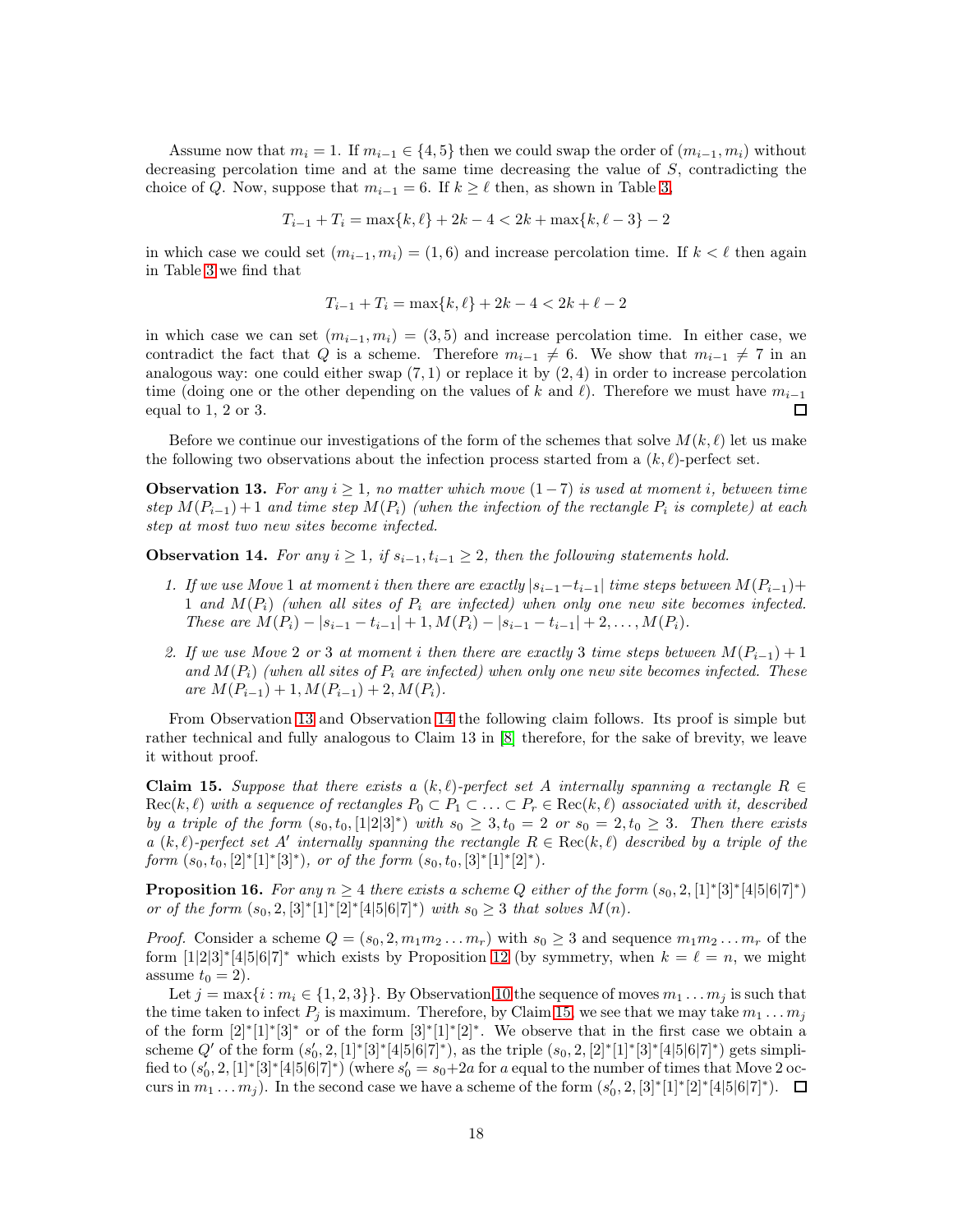<span id="page-18-0"></span>**Proposition 17.** For any  $n \geq 4$  there exists a scheme Q solving  $M(n)$  that is either of the form  $(s_0, 2, [1]^{\leq 1}[3]^{\leq 2}[4|5|6|7]^*)$  or of the form  $(s_0, 2, [3]^{\leq 2}[1]^{\leq 1}[2]^*[4|5|6|7]^*)$  with  $s_0 \geq 3$ .

*Proof.* By Proposition [16](#page-17-3) there exists a scheme  $Q = (s_0, t_0, m_1m_2...m_r)$  that is either of the form  $(s_0, 2, 1]^*$  [3]\* [4|5|6|7]\*) or of the form  $(s_0, 2, 3]^*$  [1]\* [2]\* [4|5|6|7]\*). Let us consider these cases separately.

Assume first that there exists Q of the form  $(s_0, 2, 1]^*[3]^*[4]5[6]7]^*$ , and choose one for which the number of times it uses Move 1 is minimal. Let  $j = \max\{i : m_i = 1\}$ . Let  $P_j \in \text{Rec}(s_i, t_j)$ . Assume that Move 3 was used at least three times. For  $s_j \geq 5$ , we could replace the last occurrence of the sequence 333 by the compatible sequence 66 without decreasing percolation time. For  $3 \leq s_j \leq 4$ , we consider all possible options for  $Q' = (s_0, t_0, m_1 \dots m_j)$ , and note that either:

- 1.  $Q' = (3, 2, 333)$  which takes strictly less time (15 steps) to span  $R \in \text{Rec}(3, 8)$  than  $Q'' =$  $(2, 7, 1)$  does  $(16 \text{ steps})$ , or
- 2.  $Q' = (3, 2, 1333)$  which takes strictly less time (21 steps) to span  $R \in \text{Rec}(4, 9)$  than  $Q'' =$ (2, 9, 2) does (22 steps), or
- 3.  $Q' = (4, 2, 333)$  which takes strictly less time (19 steps) to span  $R \in \text{Rec}(4, 8)$  than  $Q'' =$  $(2, 5, 15)$  does  $(21$  steps).

By Observation [10](#page-14-2) none of the above  $Q'$  can be an initial segment of  $Q$ . Thus there must exist Q of the form  $(s_0, 2, 1]^*$  [3]<sup> $\leq 2$ </sup>[4|5|6|7]<sup>\*</sup>). Now, assume that Move 1 is used at least twice, say, Q is of the form  $(s_0, 2, 11m_3m_4 \dots m_r)$ . If  $s_0 \geq 4$ , then Q can be replaced by  $(s_0 - 1, 2, 14m_3m_4 \dots m_r)$ for which we still have  $P_2 \in \text{Rec}(s_0 + 2, 4)$  and the percolation time of which is at least as big as for Q because

$$
T_0 + T_1 + T_2 = M(s_0, 2) + s_0 + (s_0 + 1) = \left\lfloor \frac{7s_0 - 1}{2} \right\rfloor
$$

and the time sequence of the modified sequence of moves gives

$$
T'_0 + T'_1 + T'_2 = M(s_0 - 1, 2) + (s_0 - 1) + ((s_0 + 2) + 4 - 2) = \left\lfloor \frac{7s_0}{2} \right\rfloor.
$$

In fact, since in Figure [11](#page-16-1) there is a dashed directed edge from 4 to 1 and no edge between 4 and 3 we can move the new Move 4 further in the sequence and obtain  $\tilde{Q}$  of the form  $(s_0, 2, [1]^*[3]^{\leq 2}[4|5|6|7]^*)$ in which the number of times that we use Move 1 is strictly smaller than in  $Q$ . This contradicts the minimality of the number of Move 1s used in Q. Finally, if  $s_0 = 3$  then it is enough to notice that  $(3, 2, 11)$  takes strictly less time (10 steps) to percolate in  $R \in \text{Rec}(5, 4)$  than  $(5, 2, 3)$  does (12 steps). Therefore Move 1 must be used at most once. Thus Q is of the form  $(s_0, 2, \lfloor 1 \rfloor^{\leq 1}[3]^{\leq 2}[4|5|6|7]^*)$  as stated.

Hence let us assume that there exists a scheme Q of the form  $(s_0, 2, 3]^*[1]^*[2]^*[4[5]6[7]^*)$ . By the same argument as in the first case we can conclude that Move 3 is used at most two times. In fact, the only difference is that here we do not need to consider the subcase  $Q' = (3, 2, 1333)$  in our analysis. Therefore there must exist a scheme of the form  $(s_0, 2, 3] \leq 2[1]^* [2]^* [4|5|6|7]^*$ .

Assume that Move 1 is used at least twice. If Move 3 is not used then Q is of the form  $(s_0, 2, 11m_3m_4 \dots m_r)$  and we can get a contradiction as in the first case. So, Move 3 must be used once or twice. It follows from Observation [14](#page-17-1) that, when we limit ourselves to sequences of the form  $(s_0, 2, [1|3]^*)$ , the slowest sequences are obtained when Move 1s are applied to rectangles in which the difference between the length of their longer and their shorter side is maximum. This means that Move 3s could be used before Move 1 only if after using them the difference between the lengths of the sides of the rectangle we obtained was at least as large as  $s_0 - t_0 = s_0 - 2$ . However, since Move 3 is used at most twice then, unless  $s_0$  is small, by putting Move 1s before 3s we obtain a sequence slower than if we did it the other way. More precisely, the only cases in which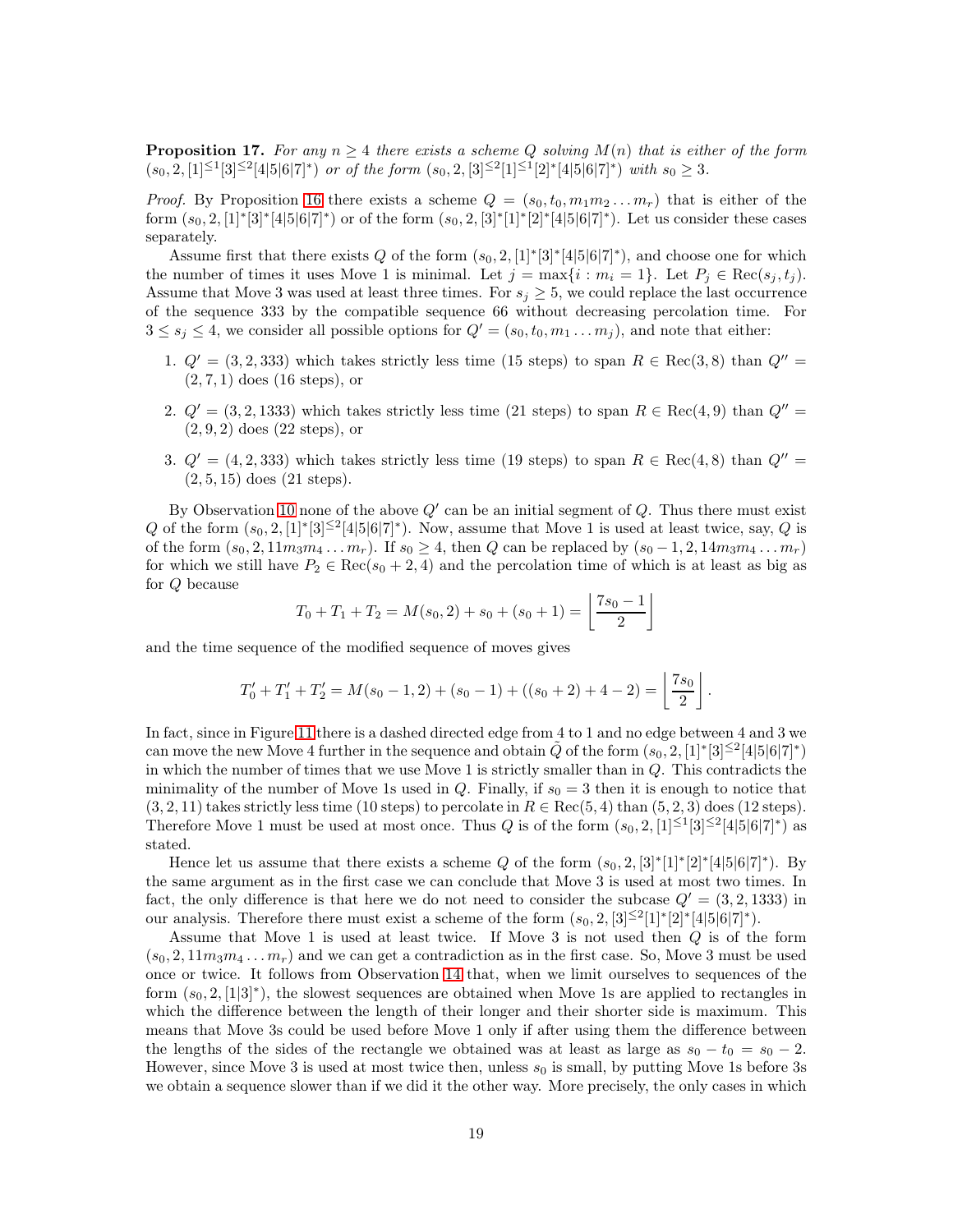putting Move 3s before 1s could possibly increase the percolation time are those where  $s_0 - 2 < 3$ and the initial sequences of steps in Q are:

- 1.  $Q' = (3, 2, 311)$  which takes strictly less time (16 steps) to span  $R \in \text{Rec}(5, 6)$  than  $Q'' =$ (2, 5, 12) does (18 steps), or
- 2.  $Q' = (3, 2, 3311)$  which takes strictly less time (24 steps) to span  $R \in \text{Rec}(5, 8)$  than  $Q'' =$ (2, 3, 155) does (25 steps), or
- 3.  $Q' = (4, 2, 3311)$  which takes strictly less time (27 steps) to span  $R \in \text{Rec}(6, 8)$  than  $Q'' =$ (2, 7, 17) does (31 steps).

As in the first case, sets described by triples  $Q''$  span the same rectangles as those spanned by sets described by corresponding triples  $Q'$ . Thus we see that the triples  $Q'$  are not initial segments of schemes. This implies that Move 1 is used at most once, that is, in the second case  $Q$  is of the form  $(s_0, 2, [3]^{\leq 2}[1]^{\leq 1}[2]^*[4|5|6|7]^*)$  as stated. 囗

We are now ready to prove our main result.

*Proof of Theorem [1](#page-1-0).* We begin proving that  $M(n) \geq \frac{13}{18}n^2 + O(n)$  by constructing a particular family of percolating sets described by triples of the form  $(s_0, 2, 1[4]^*[6]^*)$ . (However, these sets are not necessarily  $(n, n)$ -perfect.) We consider the following way of spanning  $[n]^2$  for  $n \geq 6$ :

- 1. choose a natural number  $s \in (\frac{n}{3} 3, \frac{n}{3} + 3]$  such that  $6|n + s 5$  (note that, in particular, this implies  $2|n-s-1|$ ,
- 2. in Phase 1 span a rectangle  $P_0 \in \text{Rec}(s, 2)$  in the maximum possible time,
- 3. in Phase 2 obtain  $P_1 \in \text{Rec}(s+1,3)$  by applying Move 1 to  $P_0$ ,
- 4. in Phase 3 obtain  $P_{\frac{n-s+1}{2}} \in \text{Rec}(n, \frac{n-s+5}{2})$  by applying Move 4  $\frac{n-s-1}{2}$  times,
- 5. in Phase 4 obtain  $P_{\frac{2n-s-1}{3}} = [n]^2$  by applying Move 6  $\frac{n+s-5}{6}$  times.



Figure 12: Example of a set giving a lower bound for  $n = 12$ 

Let us compute the time it takes to span  $[n]^2$  this way:

- 1. Phase 1 takes time  $\frac{3(s-1)}{2}$  $\left| \frac{n-1}{2} \right| \geq \frac{n}{2} - 7,$
- 2. Phase 2 takes time  $s > \frac{n}{3} 3$ ,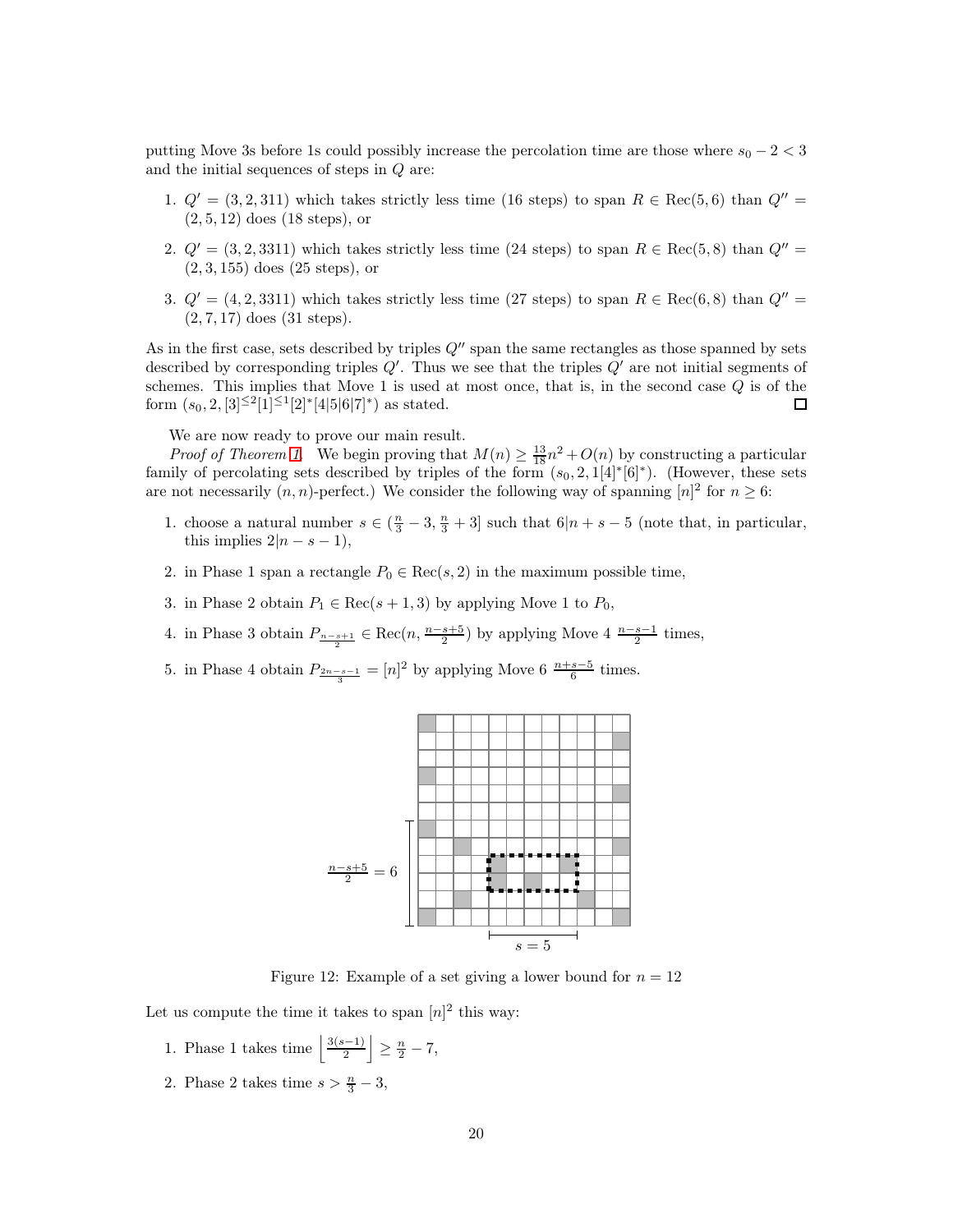3. Phase 3 takes time

$$
\sum_{i=0}^{\frac{n-s-3}{2}} (s+5+3i) = \frac{3n^2 - 2sn - s^2 + 8n - 12s - 11}{8} > \frac{5n^2}{18} + \frac{n}{2} + 7,
$$

4. Phase 4 takes time

$$
\frac{n+s-5}{6}(2n-1) = \frac{2n^2-11n+2ns-s+5}{6} > \frac{8n^2}{18} - \frac{26n}{9} + \frac{4}{3}.
$$

Therefore, this way of infecting  $[n]^2$  takes time at least  $\frac{13n^2}{18} - \frac{14n}{9} - \frac{5}{3}$  to complete and the lower bound on  $M(n)$  is proved.

To find an upper bound on  $M(n)$ , we would like to improve Proposition [17](#page-18-0) and show that there is a scheme of the form  $(s_0, 2, [1] \leq [4]^* [6]^*)$ . The main issue is that, due to the cycle  $4 \to 7 \to$  $5 \rightarrow 6 \rightarrow 4$  in Figure [11,](#page-16-1) there is no obvious way to order Move 4s, 5s, 6s and 7s in our schemes. Another problem we would have to face is the fact that divisibility constraints restrict the number of times we can apply particular moves to eventually construct the  $n \times n$  square.

To deal with both issues we shall introduce a more general and rather abstract process in which fractional Moves 4, 5, 6 and 7 can be applied. In this process, our aim is also to infect the square  $[n]^2$ . It will be obvious that the maximum spanning time in this new process is at least as big as in the 2-neighbour bootstrap percolation. To be more precise, we will allow the following fractional moves (recall Figure [10\)](#page-15-2). For  $x \in (0, \infty)$ 

- 1. Move  $(4, x)$  applied to a rectangle  $P \in \text{Rec}(s, t)$  spans  $P' \in \text{Rec}(s + 2x, t + x)$  in time  $x(s+t+1) + 3(x^2 - x)/2.$
- 2. Move  $(5, x)$  applied to a rectangle  $P \in \text{Rec}(s, t)$  spans  $P' \in \text{Rec}(s + x, t + 2x)$  in time  $x(s+t+1) + 3(x^2 - x)/2.$
- 3. Move  $(6, x)$  applied to a rectangle  $P \in \text{Rec}(s, t)$  spans  $P' \in \text{Rec}(s, t + 3x)$  in time  $x(2s 1)$ .
- 4. Move  $(7, x)$  applied to a rectangle  $P \in \text{Rec}(s, t)$  spans  $P' \in \text{Rec}(s + 3x, t)$  in time  $x(2t 1)$ .

We note that the amount of time that each fractional move takes was chosen so that: (a) for fixed  $i \in \{4, 5, 6, 7\}$  and positive real numbers x, y, applying Move  $(i, x)$  to a rectangle R to get some rectangle R' and then applying Move  $(i, y)$  to R', is equivalent to applying Move  $(i, x + y)$ to R only; (b) when x is a natural number then applying Move  $(i, x)$  is equivalent to applying the original Move  $i$  exactly  $x$  times. Crucially, using the new fractional moves we shall be able to get rid of Move 5 completely so that the remaining moves will be easy to order.

Let us note that although the first part of Section [4](#page-14-0) could be seen as a significant extension of the methods developed in [\[8\]](#page-26-9), the idea of fractional moves is a new concept that has not been studied before.

Let  $Q = (s_0, 2, m_1m_2 \ldots m_r)$  be a scheme solving  $M(n)$  of the form

 $(s_0, 2, [1]^{\leq 1}[3]^{\leq 2}[4|5|6|7]^*)$  or  $(s_0, 2, [3]^{\leq 2}[1]^{\leq 1}[2]^*[4|5|6|7]^*)$ ,

that exists by Proposition [17.](#page-18-0) Let A be an  $(n, n)$ -perfect set determined by Q and let  $P_0 \subset P_1 \subset$  $\ldots \subset P_r \in \text{Rec}(n, n)$  be the sequence of rectangles associated with it with  $P_i \in \text{Rec}(s_i, t_i)$ . Let  $j_0$ be such that  $P_{j_0}$  is the rectangle obtained after the last occurrence of any of the Move 1s, 2s or 3s. If there are no such moves, we set  $j_0 = 0$ . Since Move 1 is applied at most once and Move 3 at most twice we have  $t_{j_0} \leq 7$ . Hence there is a scheme in which we first infect a rectangle  $R \in \text{Rec}(s_{j_0}, t_{j_0})$ where  $t_{j_0} \leq 7$  and then apply only Move 4s, 5s, 6s or 7s. Without loss of generality assume that  $s_{j_0} \ge t_{j_0}$ .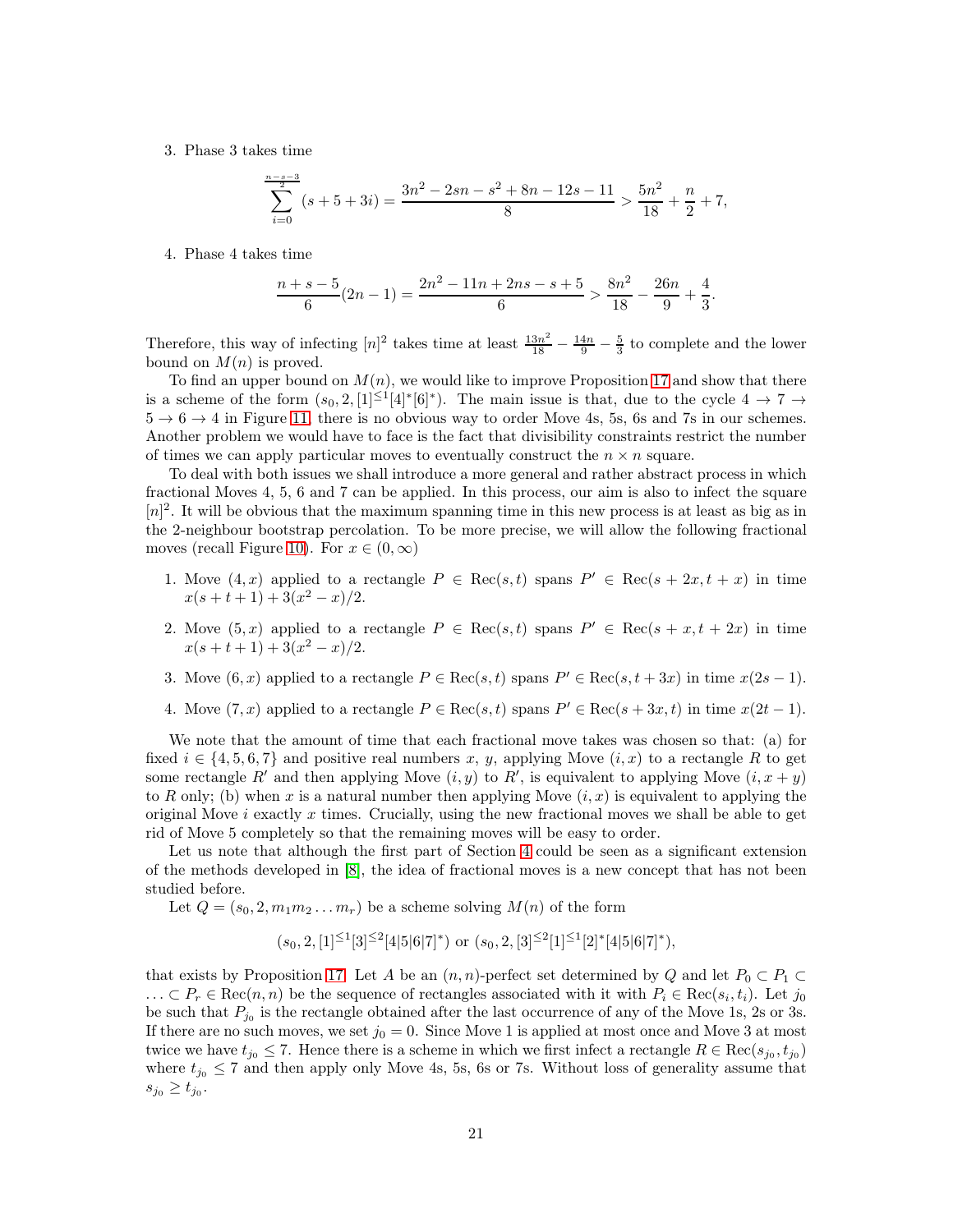Using (fractional) moves we shall first construct a particular triple

$$
Q' = (s_0, 2, m_1 \dots m_{j_0}(m'_{j_0+1}, x_{j_0+1})(m'_{j_0+2}, x_{j_0+2})\dots (m'_{r'}, x_{r'}))
$$

that infects  $[n]^2$  in our generalized process in time at least as big as Q does in bootstrap percolation, and then bound from above the time it takes to execute  $Q'$ . Recall that by using Move  $m_i$  in  $Q$  we finish infection of a rectangle  $P_i \in \text{Rec}(s_i, t_i)$ . We build  $Q'$  using the following procedure in which our aim is to ensure that at each step  $j \ge j_0$  the rectangles  $P'_j \in \text{Rec}(s'_j, t'_j)$  that we obtain in the generalized process satisfy  $s'_j \geq t'_j$ . This allows us to eliminate all occurrences of Move 5 (for an example of this procedure see Figure [13\)](#page-22-0). Set  $h = j_0 + 1$  and for  $i = j_0 + 1, j_0 + 2, \ldots, r$  let:

- 1. If  $m_i = 4$  or  $m_i = 7$  put  $m'_h = m_i$ ,  $x_h = 1$  and increase h by 1.
- 2. If  $m_i = 6$  and  $s_i \ge t_i$  put  $m'_h = 6$ ,  $x_h = 1$  and increase h by 1.
- 3. If  $m_i = 5$  and  $s_i \ge t_i$  put  $m'_h = 4$ ,  $m'_{h+1} = 6$ ,  $x_h = x_{h+1} = 1/2$  and increase h by 2; note that in the generalized process this pair of fractional moves takes time

$$
\frac{s_{i-1}+t_{i-1}+1}{2}-\frac{3}{8}+\frac{2(s_{i-1}+1)-1}{2}=\frac{3s_{i-1}+t_{i-1}}{2}+\frac{5}{8}
$$

,

while the original Move 5 takes  $s_{i-1} + t_{i-1} + 1$  steps which is less than the former value as we must have  $s_{i-1} \geq t_{i-1} + 1$ .

- 4. If  $m_i = 5$  or  $m_i = 6$  and  $s_{i-1} = t_{i-1}$  then
	- redefine Q by, for  $i \leq \ell \leq r$ , changing each  $m_{\ell} = 4$  to 5,  $m_{\ell} = 5$  to 4,  $m_{\ell} = 6$  to 7 and  $m_{\ell}=7$  to 6,
	- $\bullet$  note that after this "mirror reflection" the spanning time of  $Q$  does not change,
	- since now  $m_i = 4$  or  $m_i = 7$  then, like in case 1, put  $m'_h = m_i$ ,  $x_h = 1$  and increase h by 1.
- 5. If  $m_i = 6$  and  $s_{i-1} = t_{i-1} + 2$  (and hence  $s_i = t_i 1$ ) then
	- redefine Q by setting  $m_i = 5$  so that  $s_i = t_i + 1$  and, for  $i + 1 \leq \ell \leq r$ , by changing each  $m_{\ell} = 4$  to 5,  $m_{\ell} = 5$  to 4,  $m_{\ell} = 6$  to 7 and  $m_{\ell} = 7$  to 6,
	- note that both the new and the old Move  $m_i$  take  $2s_{i-1} 1$  time steps and that after this modification Q still spans  $[n]^2$  in maximum time,
	- put  $m'_h = 4$ ,  $m'_{h+1} = 6$ ,  $x_h = x_{h+1} = 1/2$  and increase h by 2; note that, like in case 3, in the generalized process this pair of fractional moves takes strictly more steps than the original Move 5.
- 6. Finally we show that the only missing case  $m_i = 6$ ,  $s_{i-1} = t_{i-1} + 1$  and  $s_i = t_i 2$  cannot occur: if it did then we could increase the spanning time of  $Q$  by 1 step (contradicting its maximality) by applying the following modifications:
	- redefine Q by setting  $m_i = 4$  and, for  $i + 1 \leq \ell \leq r$ , by changing each  $m_{\ell} = 4$  to 5,  $m_{\ell} = 5$  to 4,  $m_{\ell} = 6$  to 7 and  $m_{\ell} = 7$  to 6,
	- note that now  $s_i = t_i + 2$  and that after this "mirror reflection" Q still spans  $[n]^2$ ,
	- new Move  $m_i$  takes  $s_{i-1} + t_{i-1} + 1 = 2s_{i-1}$  time steps while the old Move  $m_i$  took  $2s_{i-1}$  – 1 time steps; further steps take the same time as before thus Q could not be a scheme.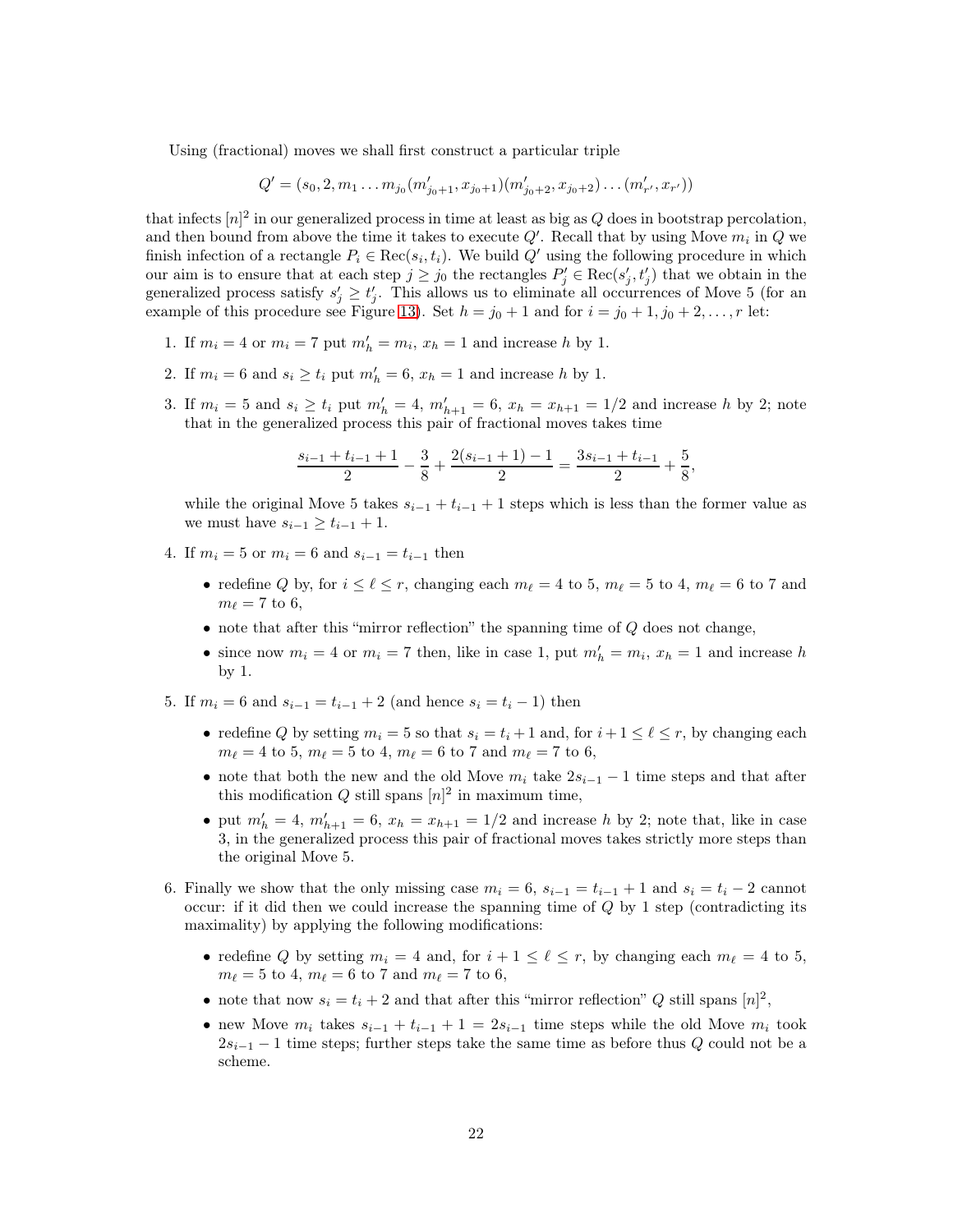

<span id="page-22-0"></span>Figure 13: Example of the generalized infection process for  $n = 15$  (which is not a scheme for M(15), but which we use for demonstration purposes). Circular marks depict dimensions of rectangles  $P_i \in$  $Rec(s_i, t_i)$  and  $P'_i \in Rec(s'_i, t'_i)$  obtained after consecutive moves. In this example we have a triple (which is not a scheme for  $M(15)$  but we use it for demonstration purpose)  $Q = (5, 2, 34654467)$ (solid line) and its modification  $Q' = (2, 5, 3(4, 1)(4, 1/2)(6, 1/2)(4, 1/2)(6, 1/2)(4, 1/2)$  $(6, 1/2)(7, 1)(6, 1)$  (dashed line); note that here  $j_0 = 1$ ,  $s_{j_0} = 5$  and  $t_{j_0} = 4$  (shaded rectangle represents the rectangle  $P_{j_0}$ ).

|                | $m_i' = 4$           | $m_i'=6$             | $m_i' = 7$         |
|----------------|----------------------|----------------------|--------------------|
| $m'_{i-1} = 4$ | $k+\ell-2$           | $(3k+\ell)/2 - 15/8$ | $(k+3\ell)/2-15/8$ |
| $m'_{i-1} = 6$ | $(3k+\ell)/2 - 17/8$ | $2k-1$               | $k+\ell-5$         |
| $m'_{i-1} = 7$ | $(k+3\ell)/2-13/8$   | $k+\ell-5/2$         |                    |

<span id="page-22-1"></span>Table 4: Time taken by consecutive half-Moves  $(m'_{i-1}, 1/2)(m'_{i}, 1/2)$ , assuming that  $P'_{i} \in \text{Rec}(k, \ell)$ .

We do not have any occurrences of Move 5 in  $Q'$  and Move 4s, 6s and 7s occur in multiples of  $1/2$ , i.e., all  $x_i$ 's are either  $1/2$  or 1. In Table [4](#page-22-1) we show that wanting to maximize infection time we should keep the order of half–moves as suggested in Figure [11.](#page-16-1) That is, we should have Move 7s followed by 4s and finally by 6s.

Thus, for some  $x, y, z \in [0, \infty)$ , we obtain  $Q'' = (s_0, 2, m_1 \dots m_{j_0}(7, x)(4, y)(6, z))$  that takes at least as long to infect  $[n]^2$  in our generalized infection process as a scheme Q solving  $M(n)$  does in bootstrap percolation. Denote the rectangle that we obtain when we apply Move  $(7, x)$  to  $P_{j_0}$  by  $P_{j_0+x} \in \text{Rec}(s, t)$  and note that we must have  $y = (n-s)/2$  and  $z = (n-t-(n-s)/2)/3$ . Recall that  $P_{j_0} \in \text{Rec}(s_{j_0}, t_{j_0})$  with  $t_{j_0} \leq 7$  and therefore  $s = s_{j_0} + 3x$  and  $t = t_{j_0} \leq 7$ . To bound the spanning time of Q'' from above we may start by being generous and saying that  $M(P_{j_0+x}) \leq st \leq 7s$ . We then compute the time needed to apply Move  $(4, y)$  and Move  $(6, z)$ . We conclude that the percolation time of  $Q''$  can be bounded from above by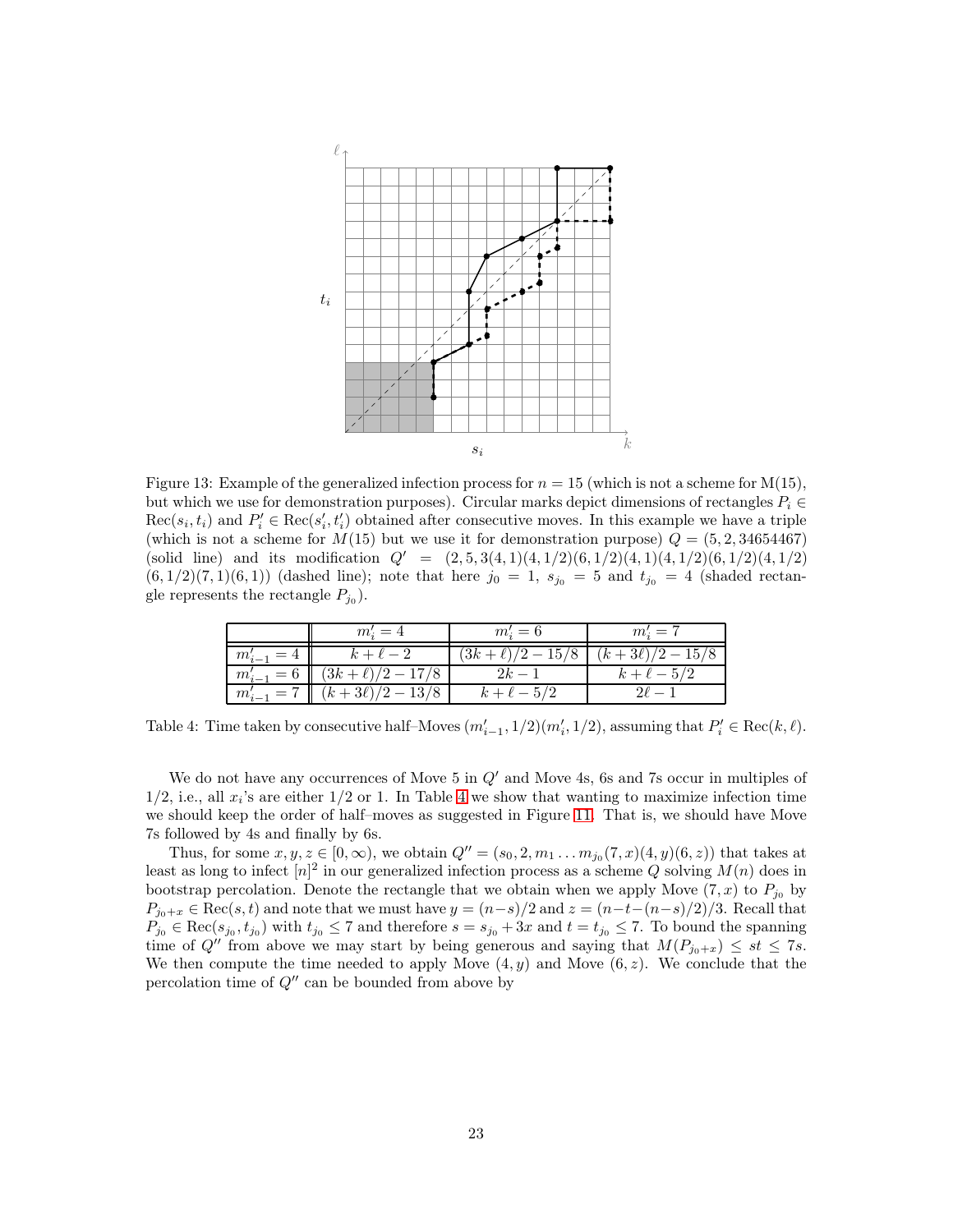$$
st + \frac{(n-s)}{2}(t+s+1) + \frac{3}{2}\frac{(n-s)}{2}\frac{(n-s-2)}{2} + \frac{(n-t-\frac{n-s}{2})}{3}(2n-1) \le
$$
  

$$
\le 7s + \frac{(n-s)(s+8)}{2} + \frac{3(n-s)(n-s-2)}{8} + \frac{(n+s)(2n-1)}{6} = f_n(s).
$$

Maximizing  $f_n(s)$  over  $0 \le s \le n$  we find that its maximum is  $f(\frac{n+43}{3}) = \frac{13}{18}n^2 + \frac{77}{18}n + \frac{1849}{72}$ . That gives an upper bound on  $M(n)$  and therefore completes the proof of Theorem [1.](#page-1-0)

**Remark 18.** We believe that  $M(n)$  is achieved using a scheme of the form  $(s, 2, [1]^{\leq 1}[4]^*[6]^*)$ where  $s = n/3 + O(1)$ . However, we expect that a much more tedious case analysis might be necessary to prove this statement.

### <span id="page-23-0"></span>5 Concluding remarks and further questions

In this paper we give the asymptotic formula for the maximum percolation time in the grid  $[n]^2$ under 2-neighbour bootstrap percolation. Our results allow us to prove the following two theorems about the maximum time of 2-neighbour bootstrap percolation in other related graphs.

**Theorem 19.** Let  $\mathbb{T}_n^2$  be the 2-dimensional  $n \times n$  discrete torus and let  $M^{\mathbb{T}}(n)$  denote the maximum percolation time in  $\mathbb{T}_n^2$ . Then  $M^{\mathbb{T}}(n) = 13n^2/18 + O(n)$ .

Sketch of Proof. To see that  $M^{\mathbb{T}}(n) \geq 13n^2/18 + O(n)$  consider, for  $n \geq 4$ , an  $(n-2, n-2)$ perfect set A that spans the square  $(n-2) \times (n-2)$  in time  $M(n-2) = 13n^2/18 + O(n)$  and such that  $I_A(n-2, n-2) = M(n-2)$ . Then the set  $A \cup \{(n-1, n-1)\}$  percolates  $\mathbb{T}_n^2$  in time at least  $M(n-2)$ .

For the upper bound on  $M^{\mathbb{T}}(n)$  it is not enough to argue that  $\mathbb{T}_n^2$  having greater connectivity than the square  $n \times n$  implies that the infection process in  $\mathbb{T}_n^2$  runs faster. This is because there exists sets that percolate  $M^{\mathbb{T}}(n)$  but do not percolate the square  $n \times n$ , e.g., a diagonal minus one site. However, 2-neighbour bootstrap percolation on  $\mathbb{T}_n^2$  can be seen as a similar "rectangle process" as described in Proposition [3.](#page-2-1) Performing a case analysis like in the proof of Theorem [6](#page-7-0) with a bit of extra care needed to accommodate for the effect of "folding" it follows that  $M^{\mathbb{T}}(n) \leq$  $13n^2/18 + O(n)$ .

Using an asymmetric version of Proposition [17](#page-18-0) and the idea of fractional moves, for  $\alpha \in (0,1)$ and n large, assuming that  $\alpha n$  is a natural number, we can determine the asymptotic value of  $M(n, \alpha n)$ . All we need to do is, for both  $P_0 \in \text{Rec}(s_0, 2)$  and  $P_0 \in \text{Rec}(2, s_0)$ , to follow the same reasoning as in Section [4](#page-14-0) when we obtained the upper bound on  $M(n)$ . Constructing a set percolating in  $[n] \times \lceil \alpha n \rceil$  in an essentially maximum time, and hence obtaining a corresponding lower bound on  $M(n, \alpha n)$ , is then immediate.

Theorem 20. We have:

1. If 
$$
\frac{1}{3} \le \alpha \le 1
$$
 then  $M(n, \alpha n) = (\frac{2\alpha}{3} + \frac{1}{18}) n^2 + O(n)$ .  
2. If  $0 < \alpha \le \frac{1}{3}$  then  $M(n, \alpha n) = (\alpha - \frac{\alpha^2}{2}) n^2 + O(n)$ .

Sketch of Proof. For  $\frac{1}{3} \leq \alpha \leq 1$  a construction that gives us the lower bound on  $M(n, \alpha n)$  first infects a roughly  $\frac{n}{3} \times 3$  rectangle in time  $O(n)$ , then using Move 4  $(\frac{n}{3} + O(1))$  times extends it to a roughly  $n \times \frac{n}{3}$  one in time  $\frac{5n^2}{18} + O(n)$ , and then finishes the infection in additional  $\left(\frac{2\alpha}{3} - \frac{2}{9}\right)n^2 + O(n)$ time steps using Move 6  $\left(\left(\frac{\alpha}{3} - \frac{1}{9}\right)n + O(1)\right)$  times.

A construction that gives us the lower bound on  $M(n, \alpha n)$  when  $0 < \alpha \leq \frac{1}{3}$  first infects a roughly  $(1 - 2\alpha)n \times 3$  rectangle in time  $O(n)$ , and then finishes the infection in additional  $\left(\alpha-\frac{\alpha^2}{2}\right)$  $\left(\frac{\sqrt{2}}{2}\right)n^2 + O(n)$  time steps using Move 4  $(\alpha n + O(1))$  times.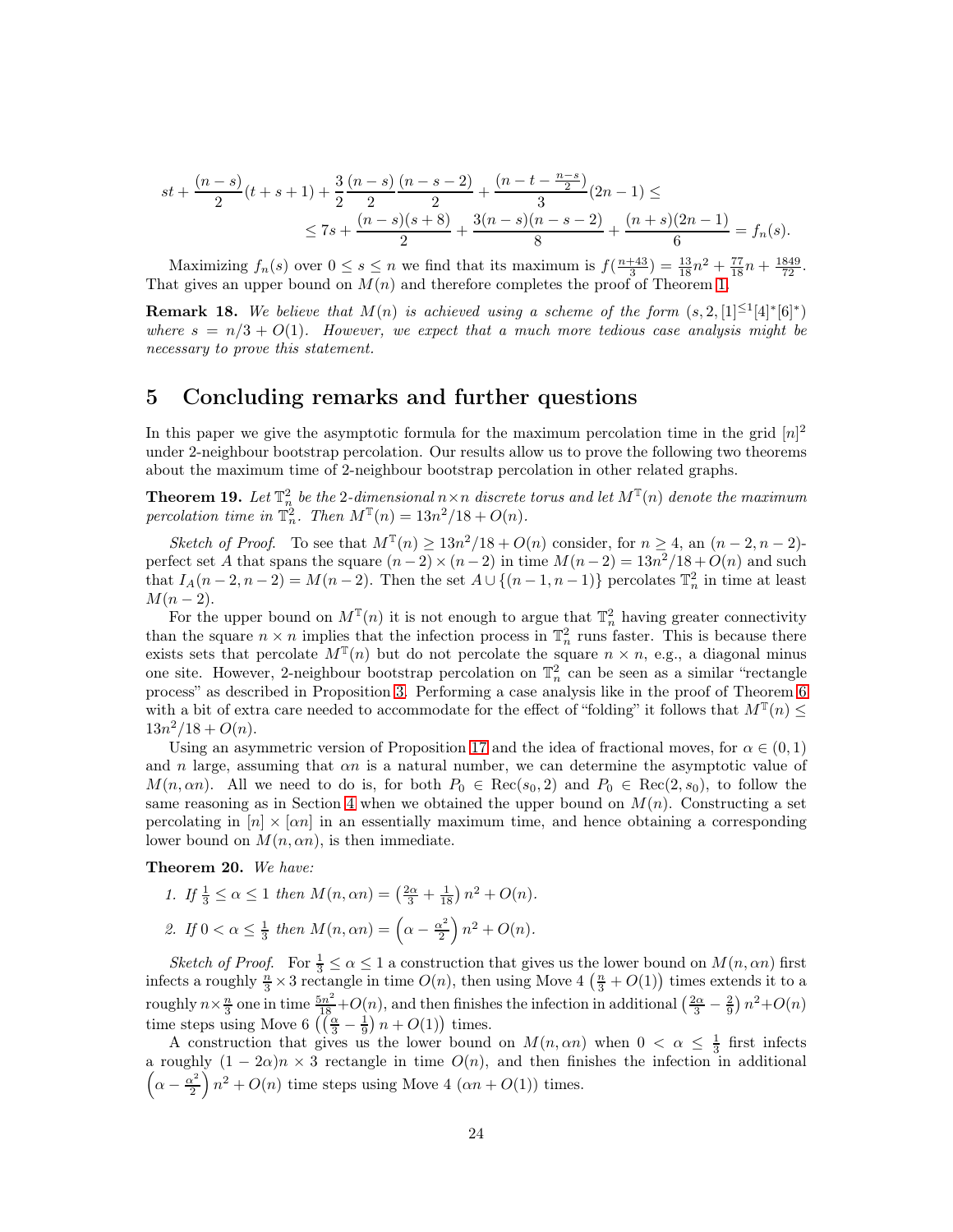The most obvious continuation and generalization of our work is establishing the maximum percolation time in the grid  $[n]^d$  under r-neighbour bootstrap percolation, for all values of d and r. Let us present the following partial result for  $r = 2$ .

Let  $T<sup>d</sup>(A)$  denote the time that A takes to percolate in  $[n]$ <sup>d</sup> under 2-neighbour bootstrap percolation, so that  $T(A) = T^2(A)$ . Then the maximum percolation time in 2-neighbour bootstrap percolation in  $[n]^d$  is defined as

$$
M^{d}(n) = \max\{T^{d}(A) : \langle A \rangle = [n]^{d}\},\
$$

so that  $M(n) = M^2(n)$ . Together with Simon Griffiths from the Instituto Nacional de Matemática Pura e Aplicada, Rio de Janeiro, Brazil, we proved the following theorem.

**Theorem 21.** For all  $d \geq 1$  fixed,

$$
\frac{6d^2 - 5d - 1}{18}n^2 + O(n) \le M^d(n) \le \frac{d^2}{2}n^2 + O(n).
$$

Sketch of Proof. For the lower bound, we generalize the construction in Theorem [1](#page-1-0) to all dimensions. We first show by induction that for all  $d \geq 1$  we can infect a d-dimensional cuboid  $C_d$ with sides of length  $n \times \ldots \times n \times \lfloor n/3 \rfloor$  in time  $t_d(n) = (6d^2 - 13d + 7)n^2/18 + O(n)$ . Note that for  $d = 1$  this quantity is  $O(n)$  and for  $d = 2$  it is  $5n^2/18 + O(n)$ , agreeing with the description of Phase 3 in the proof of the lower bound in Theorem [1.](#page-1-0) Having infected a d-dimensional cuboid of that form we infect a  $(d+1)$ -dimensional one by generalizing our earlier construction (note that  $C_d$  can be in fact seen as a  $(d+1)$ -dimensional cuboid with the  $(d+1)$ th coordinate equal to 1): using  $n/3$  times an equivalent of Move 4 we repetitively grow  $C_d$  by 2 in the dth dimension and by 1 in the  $(d+1)$ th dimension (with the *i*-th application of the equivalent of Move 4 taking approximately  $(2(d-1) + 1/3)n + 3(i - 1)$  time steps these sum up to  $(2d/3 - 7/18)n^2 + O(n)$ steps). Thus the formula for  $t_d$  follows by induction.

Finally, having infected  $C_d$  in time  $t_d(n)$ , we finish the infection of  $[n]^d$  by performing  $2n/9$ times an equivalent of Move 6. Namely, we repetitively grow  $C_d$  by 3 in the dth direction, each such operation taking  $2(d-1)n + O(1)$  time steps. Thus the lower bound on  $M<sup>d</sup>(n)$  follows.

For the upper bound we first use a generalization of Proposition [3](#page-2-1) to all  $d \geq 2$  (see Lemma 2.3) in [\[4\]](#page-26-13)). Namely, if a cuboid C in  $[n]^d$  is internally spanned by a set A then there exist some two strictly smaller cuboids in  $C$  that are internally spanned by two disjoint subsets of  $A$  and the union of which internally spans C. Reapplying this proposition inductively we see that the maximum percolation time in  $[n]^d$  is bounded from above by the sum of percolation times of strictly smaller and smaller cuboids internally spanned by unions of two fully infected cuboids.

We then show that for any two fully infected cuboids  $C_1, C_2$  such that  $\langle C_1 \cup C_2 \rangle = C$  we have that  $C_1 \cup C_2$  internally spans C in time not larger than  $\text{diam}(C) + 1$ . We prove this fact by first noticing that (unless  $C_1 \cup C_2 = C$  in which case the fact is trivial) there must exist some  $v \in C$ such that  $dist(v, C_1) = dist(v, C_2) = 1$ . Obviously v becomes infected at the first step of the process. We then prove by induction on  $t \geq 2$  that all sites in C at distance  $t - 1$  from v are infected after at most t steps of the process. This implies that  $\text{diam}(C) + 1$  is an upper bound on the time that  $C_1 \cup C_2$  takes to percolate C. Thus we obtain an upper bound on  $M<sup>d</sup>(n)$  equal to  $\sum_{i=1}^{d(n-1)+1} i = d^2n^2/2 + O(n).$ 

Note that the lower bound on  $M^{d}(n)$  is sharp for  $d = 2$ , i.e., it gives the right constant 13/18. We believe that it is in fact sharp for all  $d \geq 1$  and this motivates the following conjecture.

**Conjecture 22** (Benevides, Griffiths, Przykucki). For all  $d \geq 1$  fixed,

$$
M^{d}(n) = \frac{6d^{2} - 5d - 1}{18}n^{2} + O(n).
$$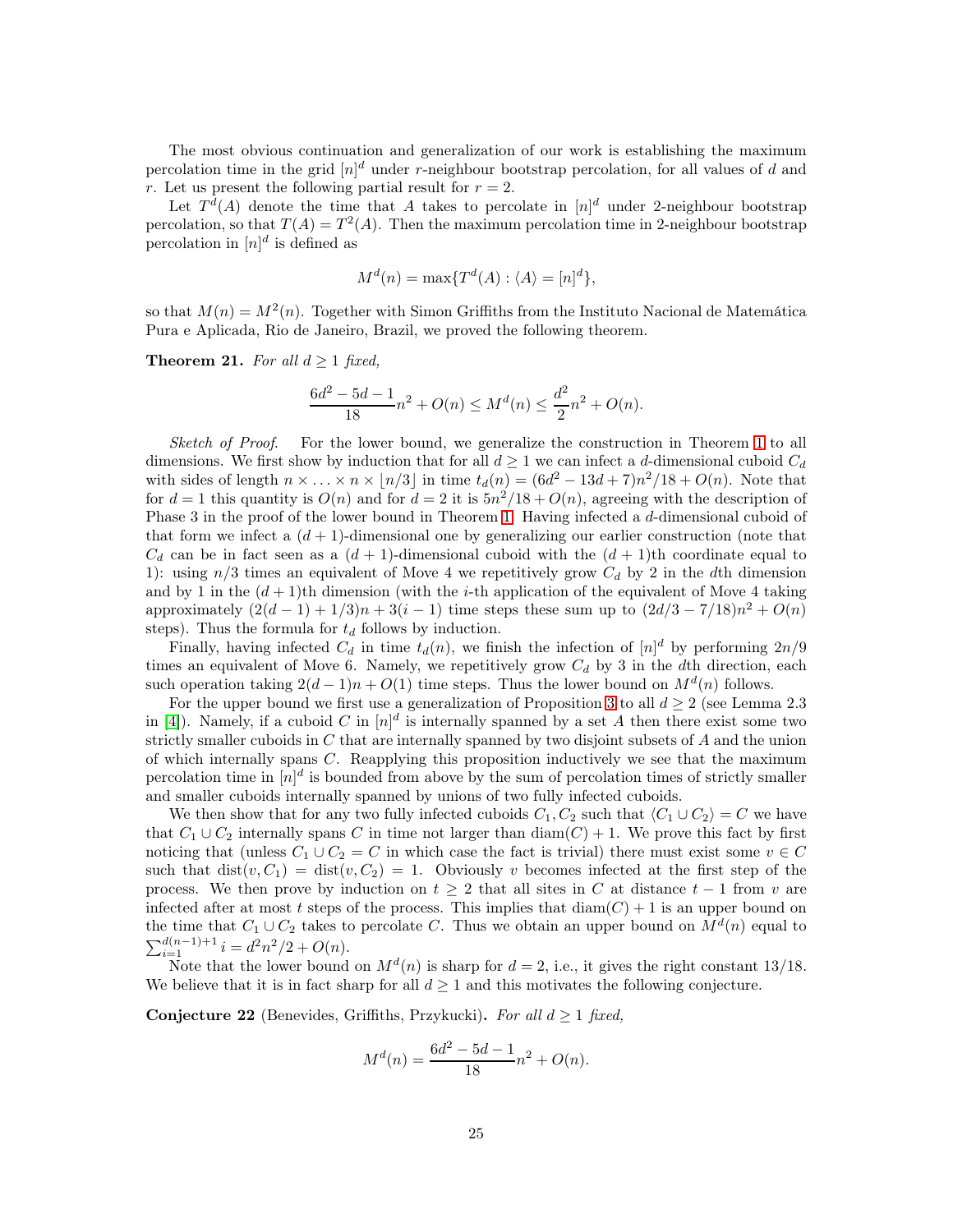Another natural question which we leave for further work is the one about the maximum percolation time for higher infection thresholds in  $[n]^d$ . However, it is well known that percolation in  $[n]^d$  for  $r \geq 3$  is a completely different process from the one for  $d = 2$ . For example, for  $r \geq 3$ , there is no description analogous to the rectangle process given in Proposition [3.](#page-2-1) It is therefore plausible that the maximum percolation time problem for higher infection thresholds will be completely different in nature. For example, one can expect a jump in the value of the maximum percolation time from  $\Theta(n^2)$  for  $r = 2$  to  $\Theta(n^d)$  for  $r \geq 3$ .

**Question 23.** What is the maximum percolation time in r-neighbour bootstrap percolation on  $[n]^d$ for  $r \geq 3$ ?

# <span id="page-25-0"></span>A Analysis of small cases

Assume that  $(s_0, t_0, m_1m_2...m_r)$  is a scheme for  $M(k, \ell)$  for  $k, \ell \geq 3$ ,  $(k, \ell) \neq (3, 3)$ . Let A be a  $(k, \ell)$ -perfect set described by it and let  $P_0 \subset P_1 \subset \ldots \subset P_r \in \text{Rec}(k, \ell)$  be the sequence of rectangles associated with  $A$ . We treat a number of small cases to exclude some, a priori possible, values for the numbers  $s_0$  and  $t_0$ .

Suppose for a contradiction that  $P_0 \in \text{Rec}(s, 1)$ . Since  $P_1 \in \text{Rec}(s_1, t_1)$  where  $s_1, t_1 \geq 3$  and  $\max\{s_1, t_1\} \geq 4$ , one of the following cases must occur:

- 1.  $P_1 \in \text{Rec}(s, 3)$  with  $s \geq 4$ : since we have  $M(s-1, 2) \geq 3$ , by applying Move 1 to  $[s-1] \times [2]$ we see that  $M(s, 3) \ge (s - 1) + 3 = s + 2$ . However, for  $P_0 \in \text{Rec}(s, 1)$  and  $P_1 \in \text{Rec}(s, 3)$ , as in the infection process defined by A, it takes time at most  $s + 1$  to infect all sites in  $P_1$ since both ending sites of the rectangle  $P_0$  must be initially infected. This contradicts the fact that at every step i the time that A takes to percolate  $P_i$  is maximum;
- 2.  $P_1 \in \text{Rec}(s+1,3)$  with  $s \geq 3$ : since we have  $M(s, 2) \geq 3$ , by applying Move 1 to  $[s] \times [2]$  we see that  $M(s+1, 3) \geq s+3$ . However, for  $P_0 \in \text{Rec}(s, 1)$  and  $P_1 \in \text{Rec}(s+1, 3)$ , as in the infection process defined by A, it takes time at most  $s + 2$  to infect all sites of  $P_1$  (by the same argument as above). This again contradicts the fact that A is  $(n, n)$ -perfect;
- 3.  $P_1 \in \text{Rec}(s, 4)$  with  $s \geq 3$ : since we have  $M(s, 2) \geq s$ , by applying Move 3 to  $[s] \times [2]$  we see that  $M(s, 4) \geq s + s + 1 = 2s + 1$ . However, for  $P_0 \in \text{Rec}(s, 1)$  and  $P_1 \in \text{Rec}(s, 4)$ , as in the infection process defined by A, using again the same argument it takes time at most  $2s - 1$ to infect all sites of  $P_1$ . This contradicts the fact that A is  $(n, n)$ -perfect.

Thus, we may assume that  $P_0 \notin \text{Rec}(s, 1)$ . Analogously, we may assume that  $P_0 \notin \text{Rec}(1, t)$ Suppose now that  $P_0 \in \text{Rec}(3, 3)$ . Considering  $P_1 \in \text{Rec}(s_1, t_1)$  up to symmetries one of the following cases must occur:

- 1.  $P_1 \in \text{Rec}(6, 3)$ : by applying Move 7 it takes time 5 to infect  $P_1$  after  $P_0$  is fully infected. This procedure takes time at most  $M(3) + 5 = 9$  to infect  $P_1$ . However, by applying Move 1 to  $[5] \times [2]$  we see that  $M(6,3) \ge M(5,2) + 5 = 6 + 5 = 11$ ; this contradicts the fact that A is  $(n, n)$ -perfect;
- 2.  $P_1 \in \text{Rec}(5, 4)$ : by applying Move 4 it takes time 7 to infect  $P_1$  after  $P_0$  is fully infected. This procedure takes time at most  $M(3) + 7 = 11$  to infect  $P_1$ . However, by applying Move 3 to  $[5] \times [2]$  we see that  $M(5, 4) \geq M(5, 2) + 6 = 6 + 6 = 12$ ; this contradicts the fact that A is  $(n, n)$ -perfect;
- 3.  $P_1 \in \text{Rec}(4, 4)$ : by applying Move 1 it takes time 3 to infect  $P_1$  after  $P_0$  is fully infected. This procedure takes time at most  $M(3) + 3 = 7$  to infect  $P_1$ . However, by applying Move 3 to  $[4] \times [2]$  we see that  $M(4) \geq M(4, 2) + 5 = 9$ ; this contradicts the fact that A is  $(n, n)$ -perfect;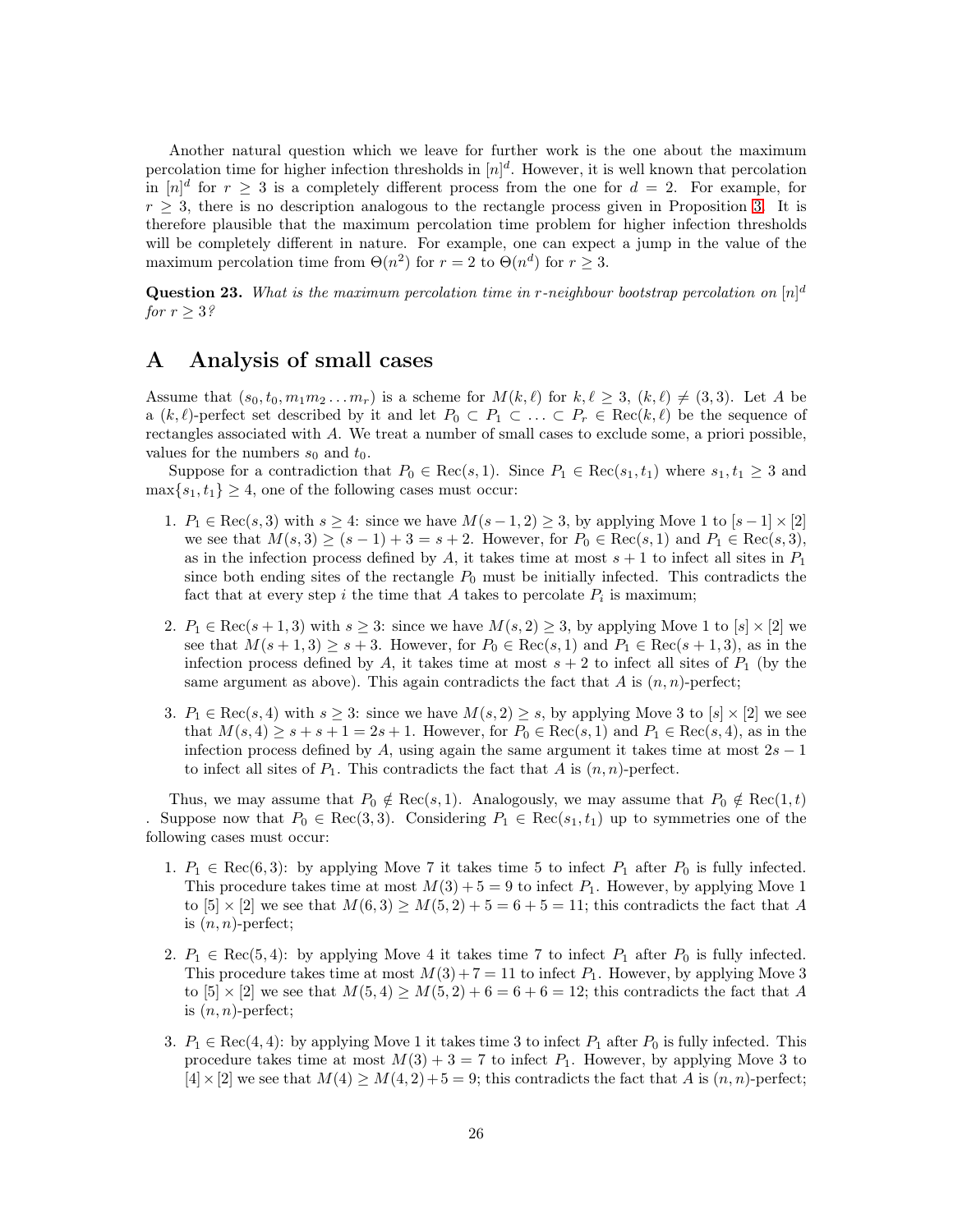4.  $P_1 \in \text{Rec}(5, 3)$ : by applying Move 2 it takes time 4 to infect  $P_1$  after  $P_0$  is fully infected. This procedure takes time at most  $M(3) + 4 = 8$  to infect  $P_1$ . By applying Move 1 to  $[4] \times [2]$ we also take time  $M(4,2) + 4 = 8$ . Although this does not contradict the  $(n, n)$ -perfectness of A, we can replace it by an  $(n, n)$ -perfect set A' whose infection process starts with a  $P'_0 \in \text{Rec}(4, 2)$  and expands to  $P_1$ , so that A' takes the same time to percolate in  $[n]^2$  as A.

Thus, we may assume that  $P_0 \notin \text{Rec}(3, 3)$  and we have  $P_0 \in \text{Rec}(s, 2) \cup \text{Rec}(2, s)$  for some  $s \geq 3$ .

### <span id="page-26-1"></span>References

- [1] M. Aizenman and J. Lebowitz, Metastability effects in bootstrap percolation, J. Phys. A, 21 (1988), pp. 3801–3813.
- <span id="page-26-6"></span>[2] P. Balister, B. Bollobás, M. Przykucki, and P. Smith, Subcritical neighbourhood family percolation models have non-trivial phase transitions. Preprint, <http://arxiv.org/abs/1311.5883>.
- <span id="page-26-4"></span>[3] J. Balogh, B. Bollobás, H. Duminil-Copin, and R. Morris, The sharp threshold for bootstrap percolation in all dimensions, Trans. Amer. Math. Soc., 364 (2012), pp. 2667–2701.
- <span id="page-26-13"></span>[4] J. Balogh, B. Bollobás, and R. Morris, Bootstrap percolation in high dimensions, Combin. Probab. Comput., 37 (2010), pp. 643–692.
- <span id="page-26-8"></span><span id="page-26-7"></span>[5] J. Balogh, B. Bollobás, R. Morris, and O. Riordan, Linear algebra and bootstrap percolation, J. Combin. Theory Ser. A, 119 (2012), pp. 1328–1335.
- [6] J. Balogh and G. Pete, Random disease on the square grid, Random Structures Algorithms, 13 (1998), pp. 409–422.
- <span id="page-26-10"></span>[7] F.S. Benevides, V. Campos, M.D. Dourado, R.M. Sampaio, and A. Silva, The maximum time of 2-neighbour bootstrap percolation: algorithmic aspects, in The Seventh European Conference on Combinatorics, Graph Theory and Applications, Jaroslav Nešetřil and Marco Pellegrini, eds., vol. 16 of CRM Series, Scuola Normale Superiore, 2013, pp. 135–139.
- <span id="page-26-9"></span>[8] F. S. BENEVIDES AND M. PRZYKUCKI, On slowly percolating sets of minimal size in bootstrap percolation, Electron. J. Combin., 20 (2013), pp. 1–20.
- <span id="page-26-11"></span>[9] B. Bollobás, C. Holmgren, P. Smith, and A.J. Uzzell, The time of bootstrap percolation for dense initial sets. To appear in Ann. Probab., <http://arxiv.org/abs/1205.3922>.
- <span id="page-26-5"></span>[10] B. BOLLOBÁS, P. SMITH, AND A.J. UZZELL, Neighbourhood family percolation. Preprint, <http://arxiv.org/abs/1204.3980v2>.
- <span id="page-26-12"></span>[11] , The time of bootstrap percolation with dense initial sets for all thresholds. To appear in Random Structures Algorithms, <http://arxiv.org/abs/1209.4339>.
- <span id="page-26-2"></span>[12] R. CERF AND E. N. M. CIRILLO, Finite size scaling in three-dimensional bootstrap percolation, Ann. Probab., 27 (1999), pp. 1837–1850.
- <span id="page-26-3"></span>[13] R. CERF AND F. MANZO, The threshold regime of finite volume bootstrap percolation, Stoch. Proc. Appl., 101 (2002), pp. 69–82.
- <span id="page-26-0"></span>[14] J. CHALUPA, P.L. LEATH, AND G.R. REICH, Bootstrap percolation on a bethe latice, J. Phys. C, 12 (1979), pp. L31–L35.